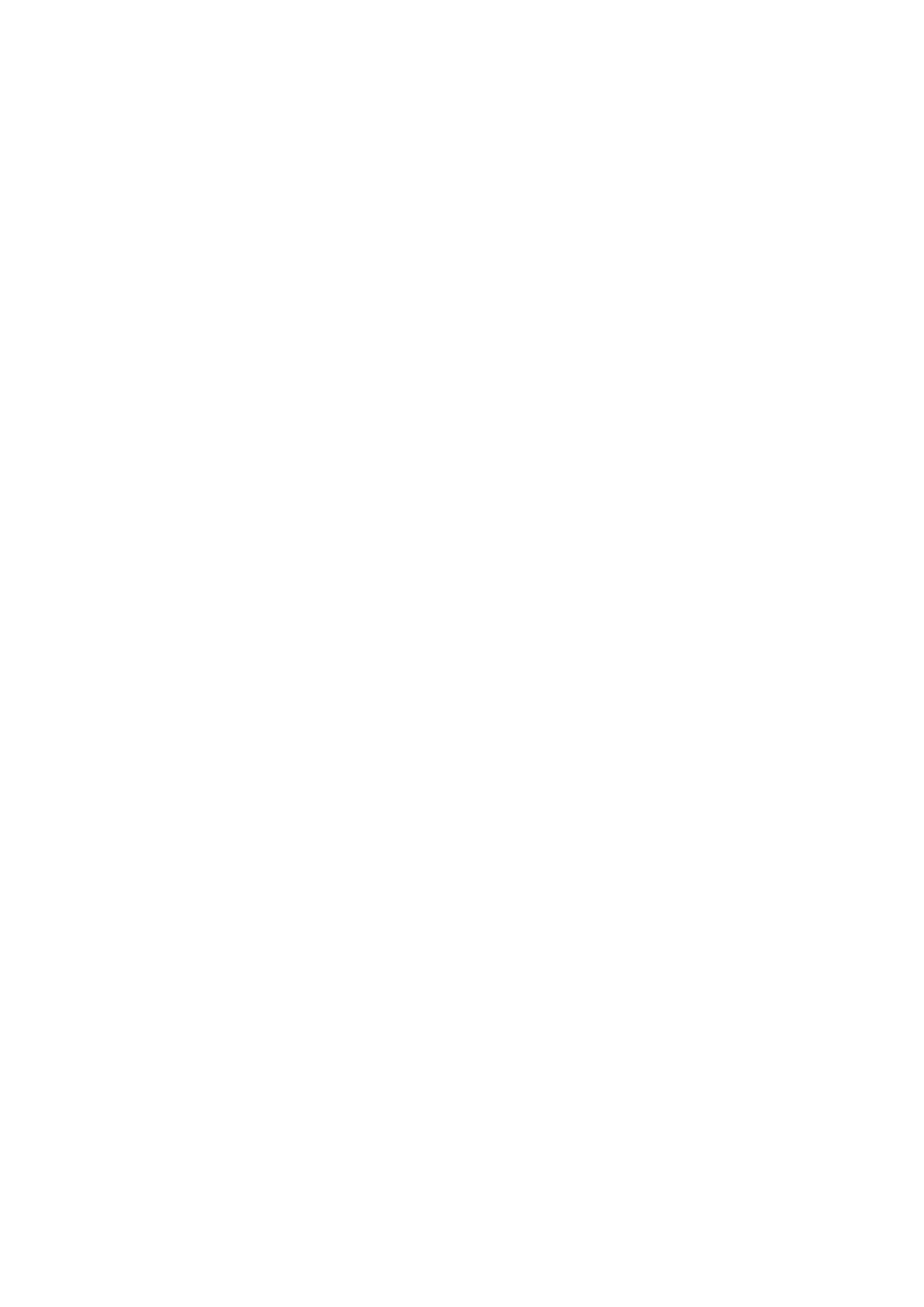# Abstract

This report presents the design of a malware collection and analysis environment for operation in an enterprise context, to facilitate empirical improvements to malware detection and Internet early warning research. In addition to reviewing the overall system design, we describe the operational security measures employed to ensure the secure and isolated handling of malware and other malicious content. The environment uses honeypot, honeynet, and virtualisation technologies to collect and discreetly analyse the behaviour of malware samples circulating on the Internet. To avoid potential liability and damage to the enterprise, our design must minimise the inherent risks of cross-infection to local IT systems and third parties imposed by the collection and handling of malware. Our malware collection and analysis pipeline is based on a novel combination of existing open-source technologies that together offer a highly flexible experimental platform, while fulfilling our operational security obligations. Through careful technical and administrative measures, we are able to sufficiently minimise, if not undermine, the risk of undesired impact to both enterprise and third party systems.

Experiences with our environment as a research tool will be presented in a future paper.

#### Description of the **NES research department**

The *Network Security and Early Warning Systems* (NES) research department of the [Fraunhofer-Institute for Secure Information Technology SIT](http://www.sit.fraunhofer.de/) is researching and developing solutions for the secure operation of networks and network infrastructure services. One focus of this group is IT early warning, which requires significant, in-depth knowledge of IT systems security defences, and consequently up-to-date information on the techniques used by attackers. The analysis of malware and attack techniques contributes to early warning research.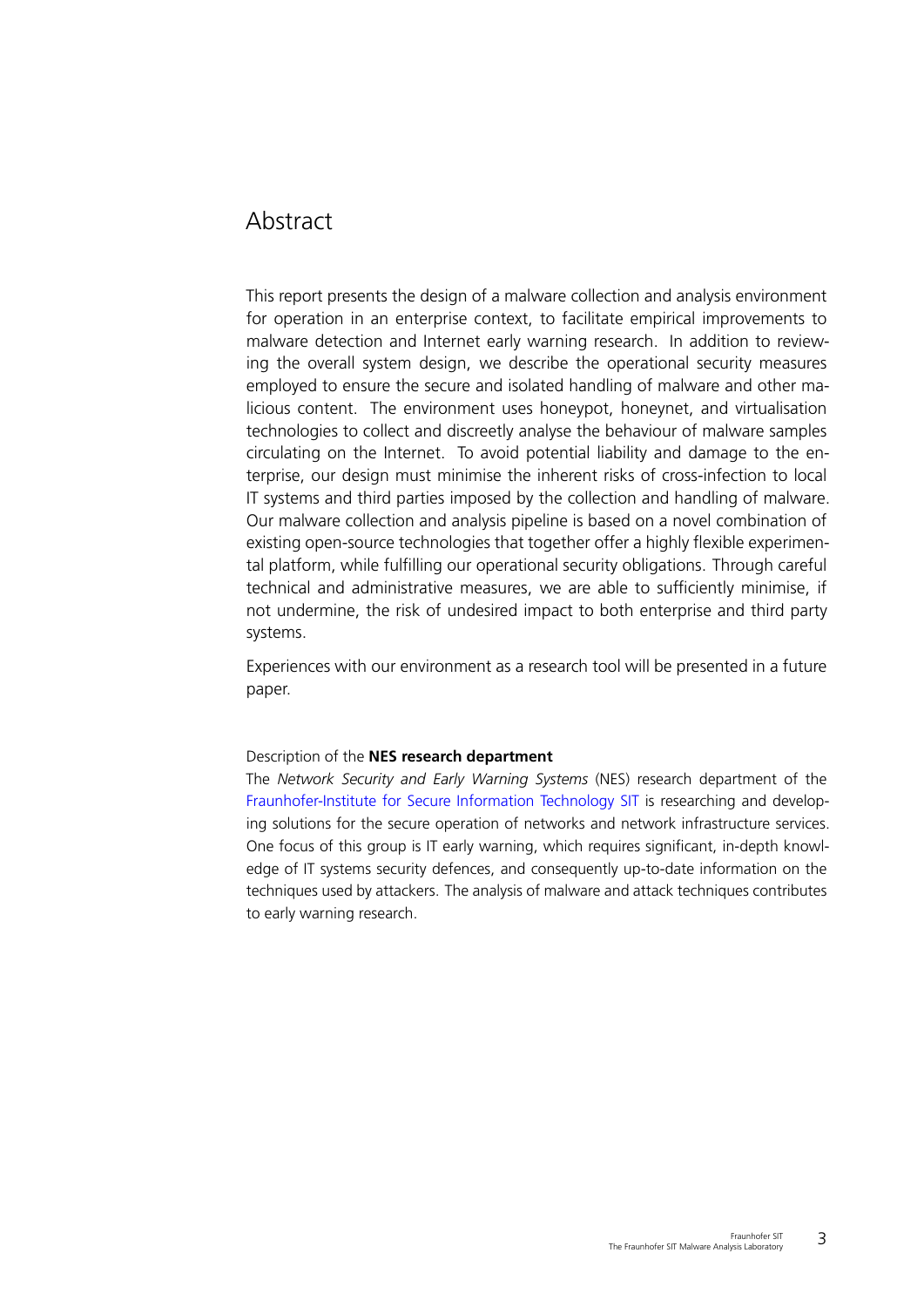# 1 Introduction

### **1.1 Motivation for Malware Analysis**

The majority of the volume of contemporary Internet-based attacks can be attributed to botnet-connected malware infecting victim host systems and using them to perform various malicious activities, such as (D)DoS, spam delivery, identity theft, and illegal content hosting. There is a major need to track and understand the rapid evolution of these pervasive threats. Most existing measures that claim to improve the security of IT systems (firewalls, IDS, etc.) suffer from the critical disadvantage of only addressing known vulnerabilities and exploits. In the ongoing race between attacker and defender, this means that the latter can only react to new threats statically. Since the attackers will inevitably have a lead over defenders, timely intelligence on novel threats is essential for improving the state of the art in intrusion detection methods. This requires regimented collection and examination of threat samples, such as malware binaries, service vulnerability exploit shellcodes, and malicious emails that spread malware or trick users into revealing sensitive data. Acquiring sufficient quantities and varieties of this real-world attack data is a major challenge and a fundamental part of our work. This report describes the considerations taken into account by the NES group of Fraunhofer SIT during the design process of a research environment for these collection and analysis tasks.

### **1.2 Design Goals and Risk Analysis**

<span id="page-3-0"></span>Without mitigating precautions, the collection and analysis of malware can expose both the analysing party and Internet-reachable third parties to compromise. This is especially the case with unknown malware, whose behaviour might pose a risk to every system either directly or indirectly connected to the malicious binary capture and execution environments.

Dedicated and specially designed deception systems, called *honeypots*, are widely considered useful to capture such network-initiated attack behaviours and malware samples without exposing production systems to potential compromise (for a detailed description see section [2\)](#page-6-0). Unfortunately, Internet-exposed honeypot systems are also vulnerable to compromise. This infection process may be intended or desired with *high-interaction* honeypots, which consist of productionlike systems for malware collection. Even with *low-interaction* honeypots, however, which only emulate specific vulnerable services, the possibility of malware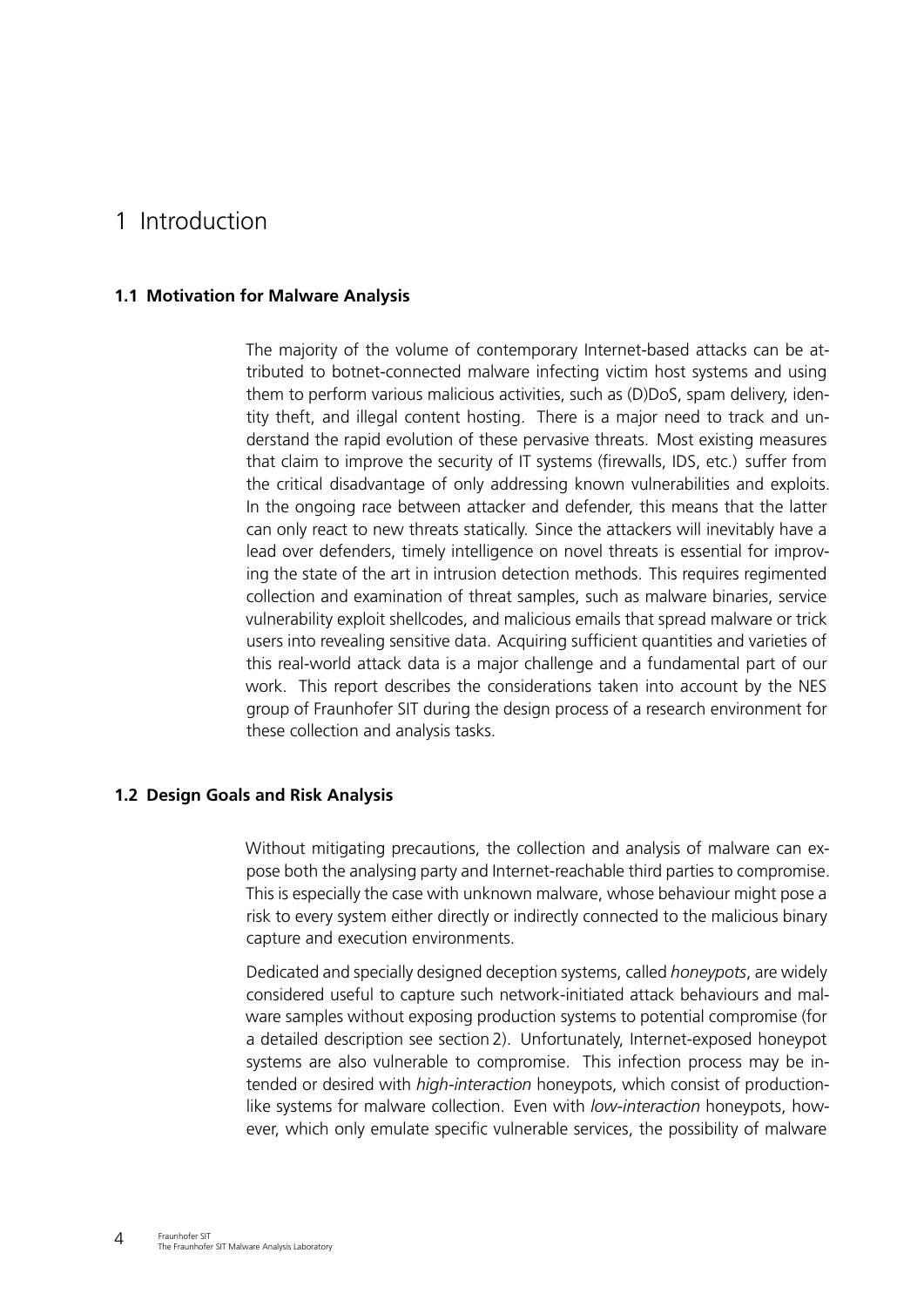or a human attacker exploiting vulnerabilities in the honeypot software or the underlying host system itself cannot be entirely excluded. A compromised lowinteraction honeypot could therefore be used as a launching point to attack other systems connected to the Internet, as with any other infected system. Fortunately, this risk can be minimised through appropriate precautionary measures.

While security incidents that only affect the organisation handling collected malware may lead to internal consequences, they might be much more far-reaching if an external organisation is affected. The severity of damage to third parties may range from loss of money or intellectual property to, in the worst case, the loss of life. The analysing entity could ultimately be held civilly and criminally liable for such damages. To prevent such incidents and minimise the risks involved, the individual threats introduced by such a malware collection and research environment must be carefully evaluated. This has been implemented for the Fraunhofer SIT malware analysis laboratory and resulted in the definition of the following requirements for this facility:

- No connections between the enterprise's and the malware collection and analysis networks (*isolation*).
- No malware connections to the Internet (neither initiated nor received) outside the scope of our control during the collection phase (*controllability*).
- No interaction between malware and third parties (attacker or non-attacker controlled) during the analysis phase (*side effect free*).

*Isolation* requires that no system operating within the malware collection and analysis network be allowed to connect to the internal network of the Fraunhofer SIT. This can be guaranteed by using independent (physically separated) network equipment, thereby eliminating the possibility of direct damage to the institutional network. Furthermore, the malware collection and analysis network must have its own independent Internet connection. Connections to the institutional network could only be initiated via the Internet, and would be handled as any other potentially malicious connection attempt by production security devices protecting the internal Fraunhofer SIT network.

Vulnerability emulation via the above mentioned low-interaction honeypots (see section [2\)](#page-6-0) is currently the preferred collection mechanism to minimise the risk of system compromise. During the collection and analysis workflow, it is often necessary to retrieve subsequent stage malware binaries from the Internet after the initial exploit of an emulated vulnerability (which would normally initiate the download). Thus, it is unreasonable to simply block all outbound connections. Meanwhile, every initiated connection must be treated as potentially malicious. Instead of downloading a subsequent malware binary, the exploited (emulated) service could be used to attack other systems (e.g., launch an SQL injection attack or participate in a (D)DoS attack). Fine-grained control of all connection attempts from or to the malware collection environment is required to minimise the risk of this abuse. This constraint is defined in the *controllability* requirement.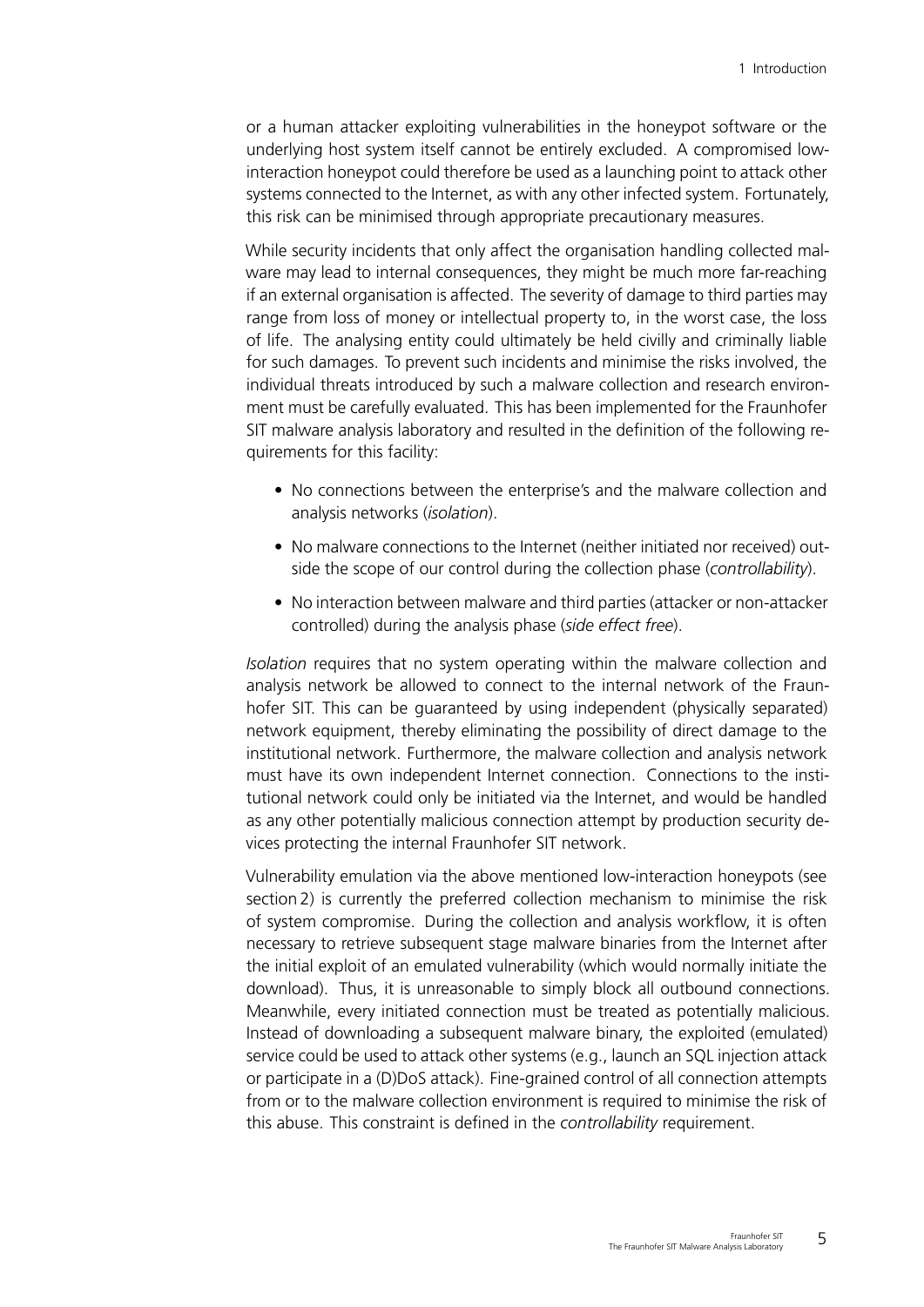The *side effect free* requirement concerns the regulation of connections initiated from or to malware during analysis. In many cases, a malicious executable will attempt to infect additional systems or try to establish backchannels to external command and control servers to request further instructions. Such instructions could contain commands to initiate attacks against third parties. Since it is often difficult to interpret the communication between malware and external control servers, especially if the data stream is encrypted, reliable automated differentiation between harmless and malicious communications is impractical. To prevent attacks against third party systems, it was decided that no communication between the analysis environment (i.e., systems running collected malware) and the Internet would be allowed.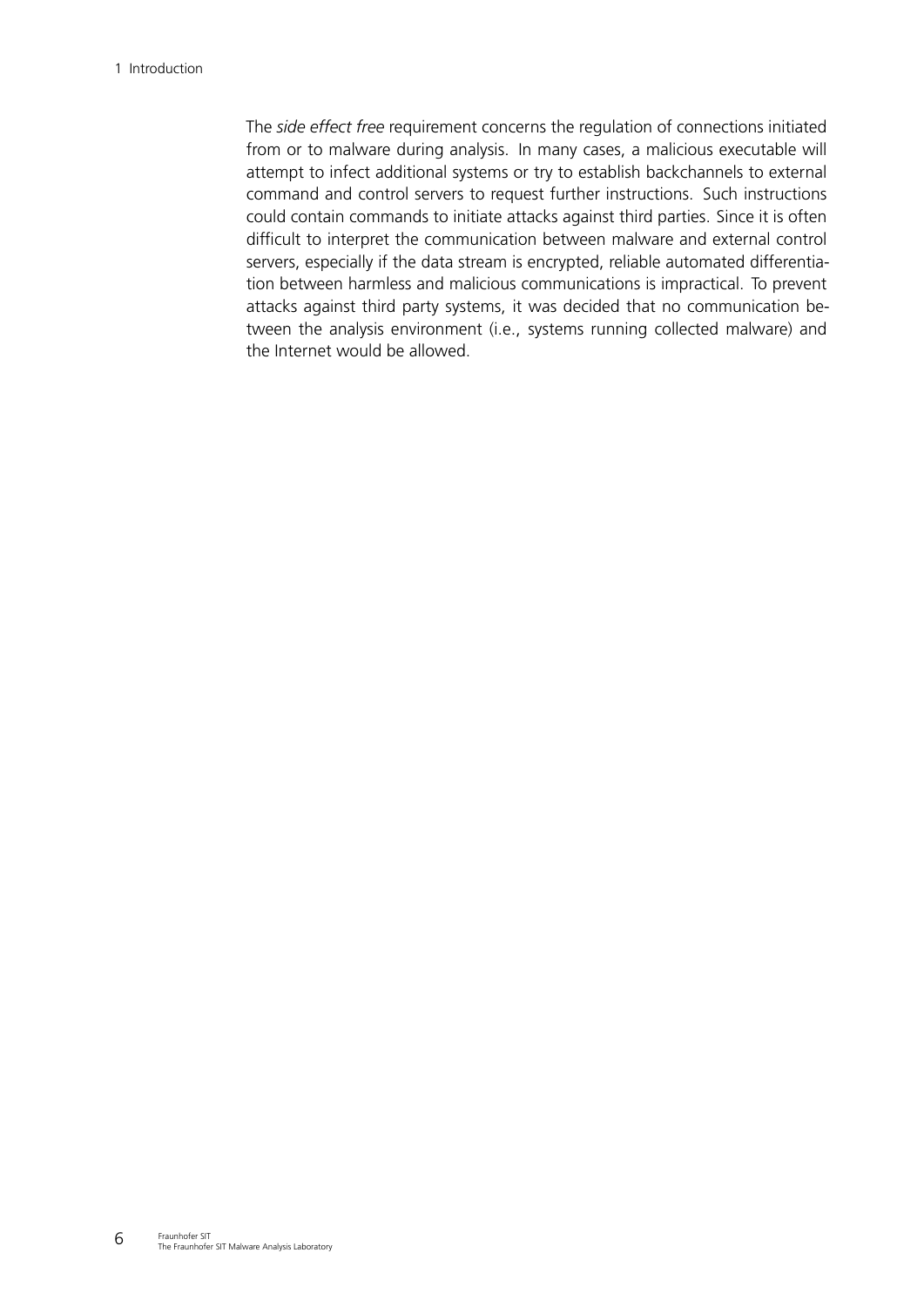# <span id="page-6-3"></span><span id="page-6-0"></span>2 Malware Collection

One widely-applied malware capture and analysis technology with the described functionality, is dedicated specially-administered systems (physical or virtual), independent of any production system, called *honeypots*. Likewise, *honeynets* are formed by two or more honeypots operating in a network, and enable the emulation of a more diverse set of platforms, services and vulnerabilities. The deployment and operation of a honeynet helps to achieve the objectives outlined in subsection [1.2.](#page-3-0)

A research honeynet facilitates the collection, monitoring and understanding of the technologies and tactics currently employed by both malware and human attackers. Analysis of the collected malware can provide valuable insights into emerging attack behaviours, enhance conventional intrusion detection methods, and enable research into novel detection and prevention techniques (e.g., machine learning algorithms). In research honeypots that are completely isolated from all enterprise production systems, it can be safely assumed that no legitimate communications is ever initiated from the Internet to the honeypots. This is a key advantage of the technology, as every incoming connection attempt can be assumed malicious, maximising the information density of the collected traffic. This principle leads to highly valuable intelligence that is difficult to acquire within ordinary production networks <sup>[1](#page-6-1),[2](#page-6-2)</sup> [\[10\]](#page-26-0).

Honeynets are often deployed within enterprise networks to detect and protect against attacks aimed at the organisation's production systems and networks. The technical and logistical issues involved in establishing such a production honeynet, however, are beyond the scope of this paper.

Apart from data analysis, the operation of a honeypot is based on three fundamental requirements, namely the central

- collection,
- logging and
- control

of all network traffic initiated from the honeynet. There are two basic categories of honeypot systems that differ in the range of interactivity provided to the attacker:

<span id="page-6-2"></span><span id="page-6-1"></span><sup>1</sup>http://old.honeynet.org/papers/honeynet/

<sup>2</sup>http://old.honeynet.org/funds/honeynet\_sponsorship.pdf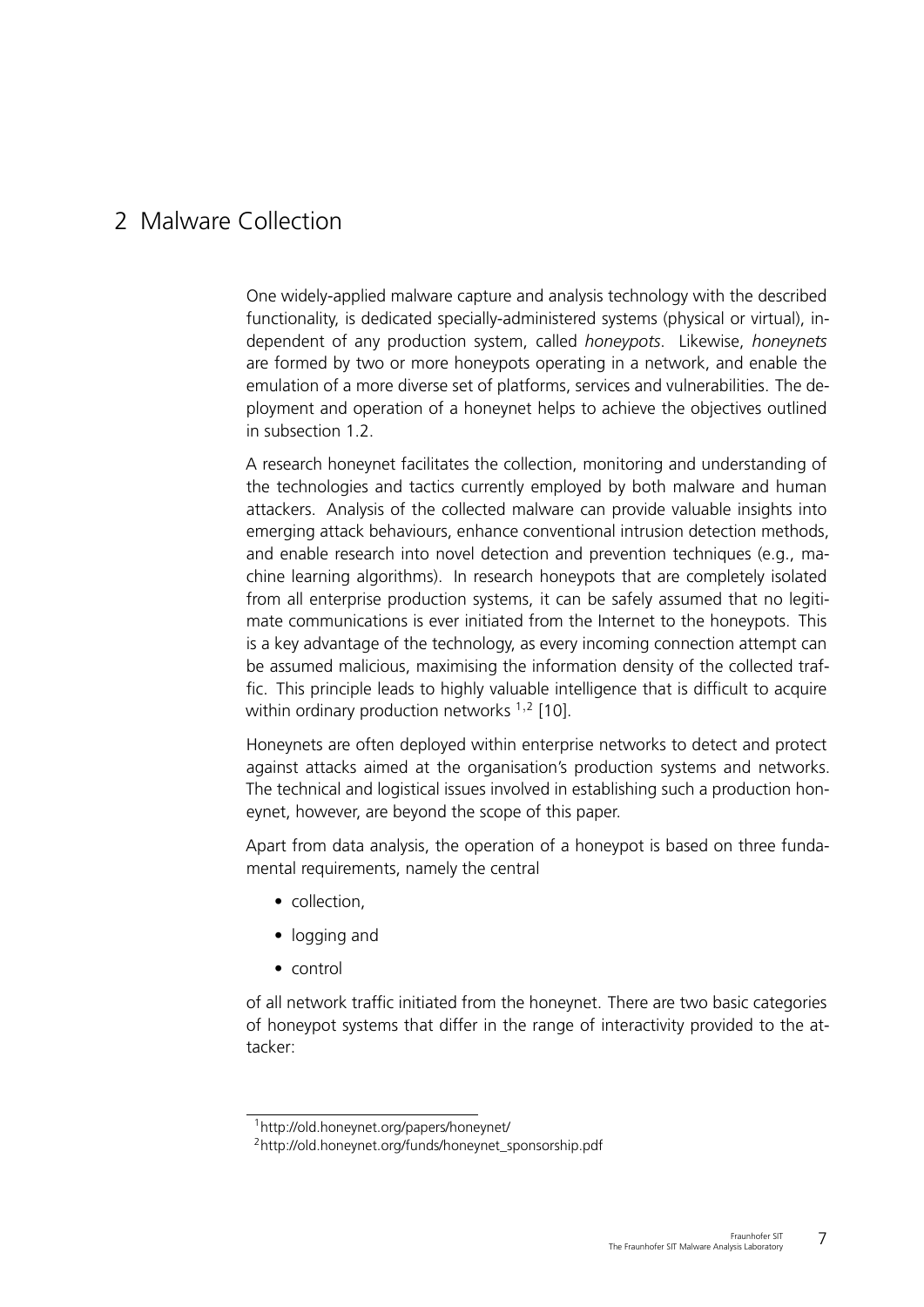*Low-interaction honeypots* emulate potentially vulnerable systems or services. Since an attacker's activities are limited to emulated services, the operation of such a honeypot (or honeynet) poses a minimal risk to reachable networks. As low-interaction honeypots are easily revealed as such by human attacker or sophisticated malware, they are primarily suited for intelligence gathering during the first steps of an attack and for capturing associated malware samples (e.g., Conficker propagation through NetBIOS service).

*High-interaction honeypots* are real (non-emulated), non-production systems that simulate production uses by offering attackers interaction with real operating systems, services and data. The target audience comprises skilled human attackers and sophisticated or zero-day malware. Due to its complexity, the operation of a high-interaction honeypot is much more time-consuming than with a lowinteraction one. When connected to a real network (intranet or Internet), they can also pose a significantly higher risk of undesired attacks against internal assets or third parties, as the interaction between attacker and honeypot is unpredictable and much less restricted (e.g., malware can directly manipulate the OS and establish remote connections).

There are also many combinations and subtypes of the above mentioned honeypot categories.

To comply with legal and liability responsibilities, high-interaction honeypots are not deployed within this environment. Instead, as the focus is on malware collection and analysis, it is based on low-interaction honeypots. These basic conditions lead to the design of the environment described in the following chapter.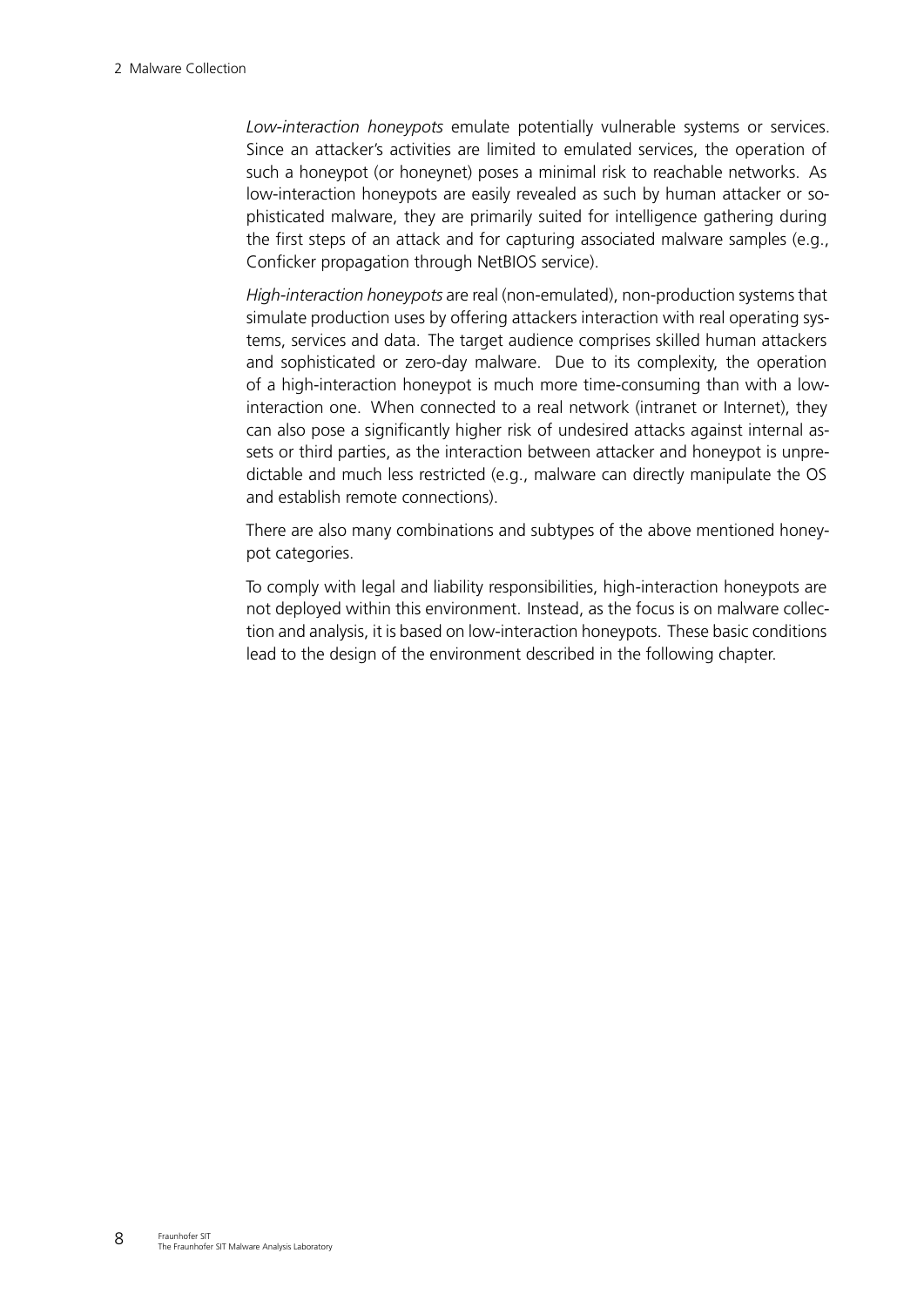# 3 Environment: Hardware and Software

This chapter describes the system design of the malware collection and analysis environment, which integrates various hardware and software components in a specialised networking topology. The network is partitioned into multiple security zones to properly isolate collection, analysis and management functions in the laboratory. Potentially dangerous behaviours are strictly contained to satisfy the previously detailed security precautions and assure a safe and reliable operation of the honeynet system. A sketch of the network design is presented in figure [3.1.](#page-9-0) For consistency, we refer to this overall environment comprising honeypot, management and analysis components as a notional *honeyfarm*.

## **3.1 Hardware**

The honeyfarm's hardware components are selected to support a smooth operation of the malware collection and analysis software and to enable granular control of all inbound and outbound network traffic.

#### **3.1.1 Perimeter Router and Firewall**

The honeyfarm's LAN is connected to a dedicated Internet link through a configurable router/firewall device, which provides the following perimeter protections (among others) from outbound and inbound attacks:

- configurable firewall with stateful packet inspection
- NAT routing to block unsolicited inbound connections
- static routing for custom honeynet routes
- administration, blocking and logging of outbound connections from specific IP ranges (e.g., honeypot machines)
- port-based isolation between DMZ, management, and WAN zones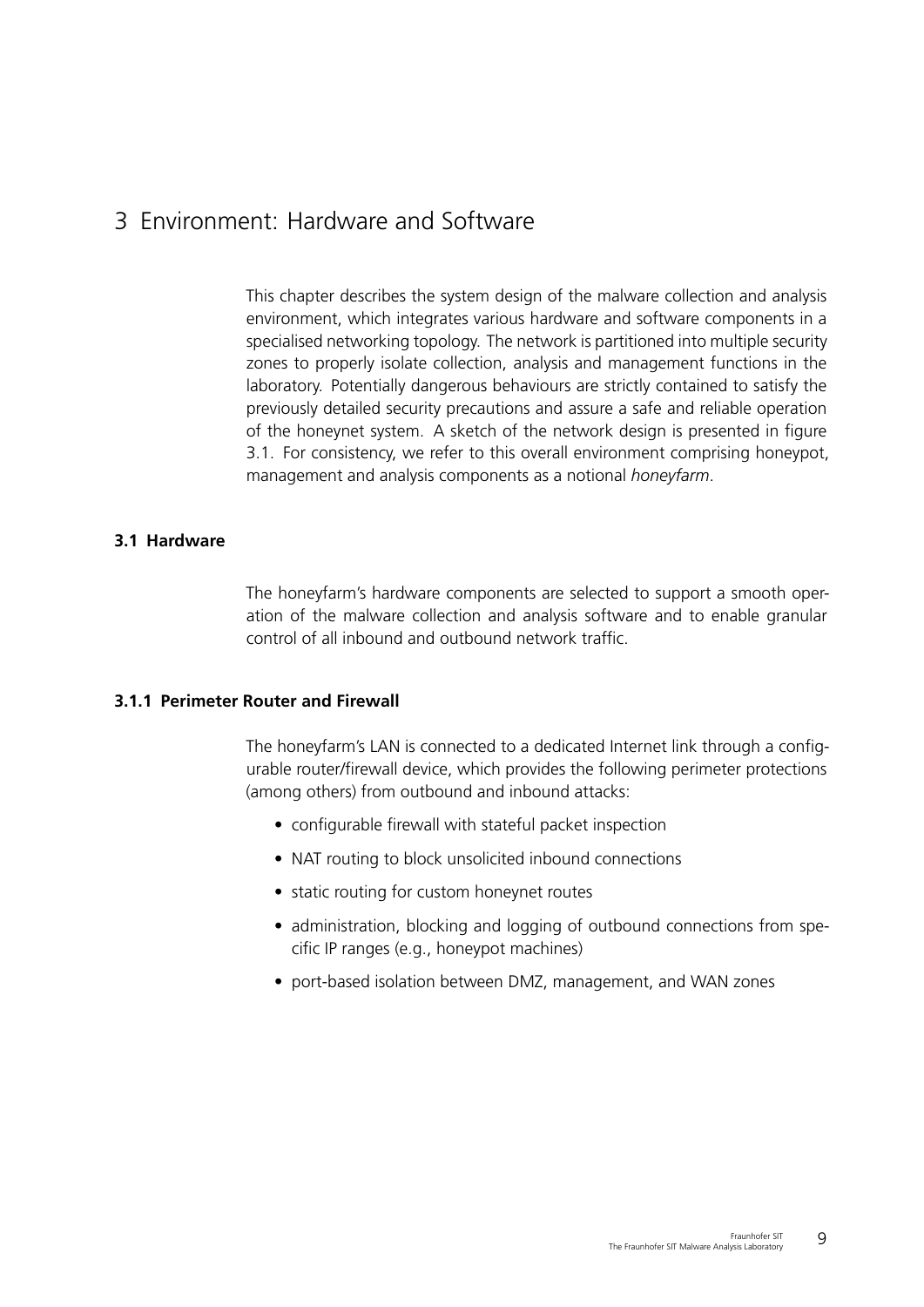<span id="page-9-1"></span>

#### Figure 3.1:

<span id="page-9-0"></span>

#### **3.1.2 Honeywall**

To reach the honeynet host (see Fig. [3.1\)](#page-9-0) after passing through the perimeter router and firewall, packets must pass through the honeywall, a dedicated system running specialised data control software (see subsection [3.2.1\)](#page-10-0). This system is equipped with three network interface cards (NICs) - one each for incoming and outgoing traffic, and one for management. To avoid IP address assignment, the honeywall operates merely as a network bridge and is therefore not addressable above the data link layer. This protects it from any possible network crosscontamination or compromise, as it is transparent to the honeyfarm LAN at the network layer.

#### **3.1.3 Host Machines**

The analysis and honeynet hosts utilise virtualisation extensions to separate and manage different instances of honeypots and analysis environments efficiently. The *Ether* [\[4,](#page-26-1) [3\]](#page-26-2) malware analysis platform, described in section [4,](#page-16-0) was selected to facilitate dynamic analysis.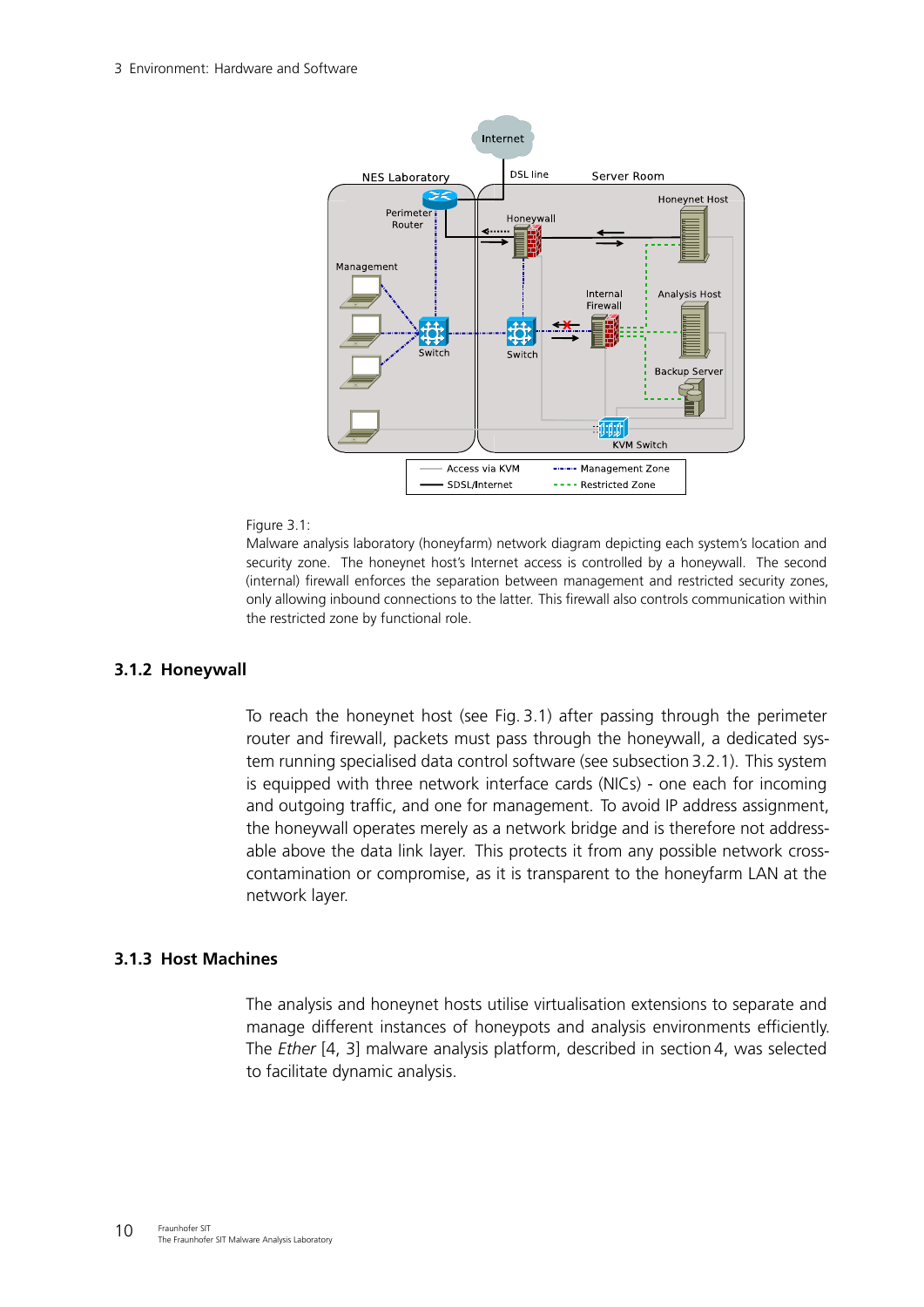### **3.1.4 Internal Firewall**

<span id="page-10-1"></span>The internal firewall system (see "Firewall" in Fig. [3.1\)](#page-9-0) is a standard server with four network ports. As a multi-homed firewall, it is responsible for segregating the different security zones in the honeyfarm. Its fundamental role is to protect management and third party networks by blocking outbound connections from the honeynet, analysis and backup hosts in case they were ever compromised. As shown in Fig. [3.1,](#page-9-0) the internal firewall only allows connections to be initiated from the management zone to the restricted zone. The firewall also restricts how systems within the restricted zone may communicate with each other:

- Honeynet host may only send logs and time synchronisation requests to the backup server
- Analysis host may initiate connections to and pull collected files from the honeynet host on a specific port (analysis pipeline). It may also send logs and time synchronisation requests to the backup server
- Backup server may initiate connections to and pull files from the honeynet and analysis hosts on a specific port (backup)

#### **3.1.5 Backup and Repo Server**

The backup and repo server (see "Backup" system in Fig. [3.1\)](#page-9-0) is a dedicated file server to store archive, analysis, and software package data. Its primary role is to serve synchronous backups for the honeynet, analysis and honeywall systems. Additionally, it serves time synchronisation (NTP) and remote system logging for the entire honeyfarm. To miminise the backup server's attack surface, it only performs *pull-based* backups of the honeynet and analysis hosts, instead of the more conventional *push-based* backup (see subsection [3.1.4\)](#page-10-1). Backups of the honeywall system are push-based, as the internal firewall allows inbound connections from the management zone.

#### **3.2 System Software**

<span id="page-10-2"></span>This section describes software used for the honeyfarm's malware collection and analysis processes, and its respective dependencies.

### **3.2.1 Honeywall**

<span id="page-10-0"></span>The honeywall manages and audits all connections between the honeynet host and the Internet (see Figure [3.2\)](#page-11-0) and facilitates the central collection, logging and control of all network traffic initiated from the honeynet.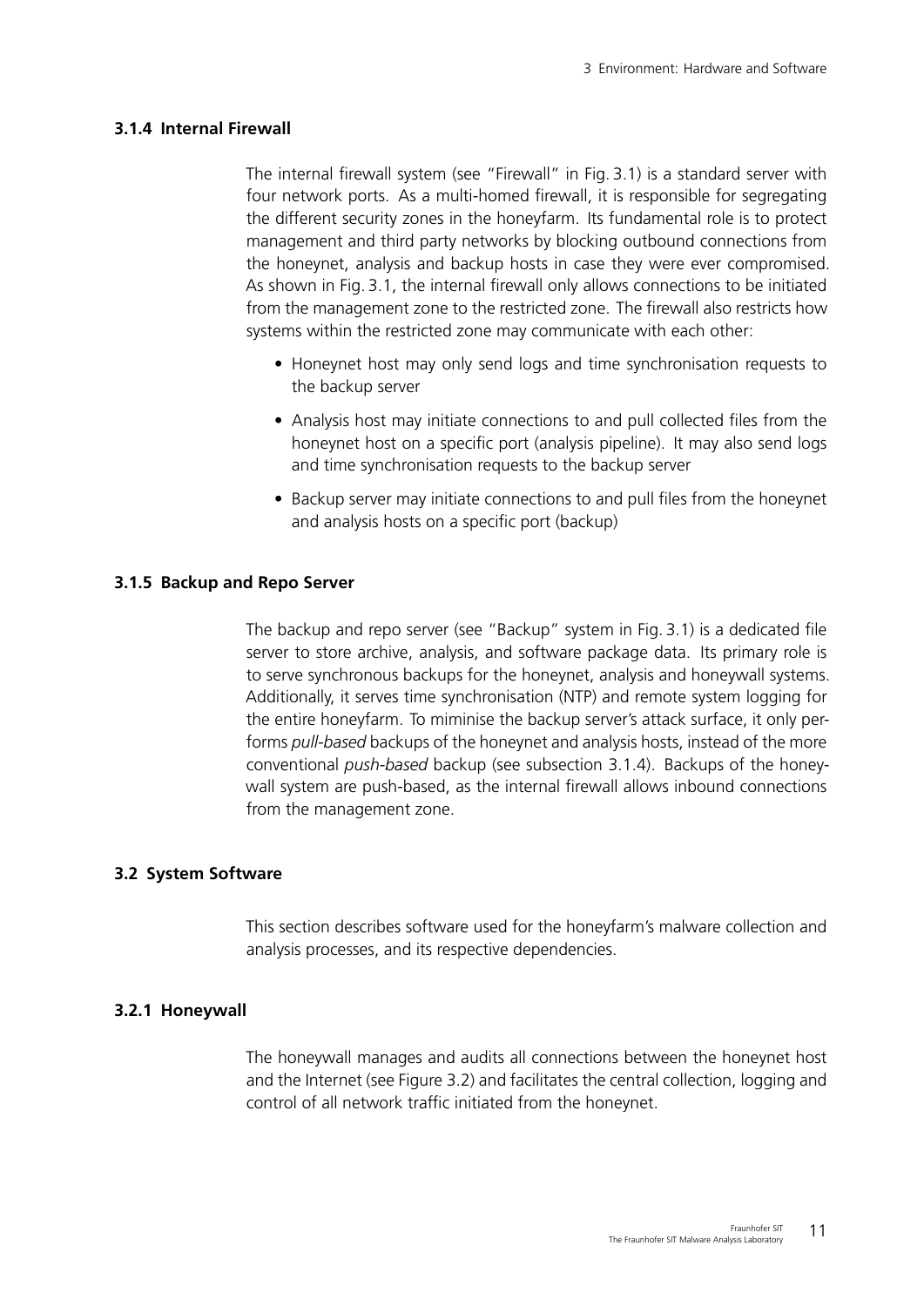<span id="page-11-4"></span>

### Figure 3.2:

<span id="page-11-0"></span>Sub-diagram of the honeyfarm's malware collection components, depicting possible network flows to and from the Honeynet Host. The honeywall strictly controls in and outbound traffic. On behalf of the captured malware, the Nepenthes (low-interaction honeypot) fetch module can download further malware parts, if necessary.

The *Roo*[1](#page-11-1) honeywall is a stand-alone system with the following built-in security mechanisms:

- hardened Linux OS
- iptables (firewall encompassing packet filtering and routing)
- snort\_inline (NIDS/NIPS)<sup>[2](#page-11-2)</sup>, (cf. section [3.3.1\)](#page-12-0)
- support for dedicated management interface

By default, the honeywall system blocks all outgoing traffic initiated by honeypots on the honeynet host, preventing it from being abused as a launching point for subsequent attacks in case of compromise. Outbound traffic originating from the honeynet host is restricted as described in section [3.3.1.](#page-12-0)

# **3.2.2 Host Machines**

The analysis and honeynet hosts are standard Debian systems hardened with firewalls, anti-virus software, host-based intrusion detection and prevention software, and the principle of least-privilege. Malware analysis is performed on the *Ether* framework [\[3\]](#page-26-2), which leverages hardware virtualisation extensions and resides completely outside the virtual target OS. This allows for the transparent (and therefore higher fidelity) monitoring of malware executables. *Ether* requires a patched Xen [3](#page-11-3).1 hypervisor running on 64-bit CPU architecture.<sup>3</sup> The system's integrity is furthermore monitored as described in section [5.3.](#page-21-0)

<span id="page-11-1"></span><sup>1</sup>http://old.honeynet.org/papers/cdrom/roo/index.html

<span id="page-11-2"></span><sup>2</sup>http://snort-inline.sourceforge.net/oldhome.html

<span id="page-11-3"></span><sup>3</sup>http://ether.gtisc.gatech.edu/source.html#prereqs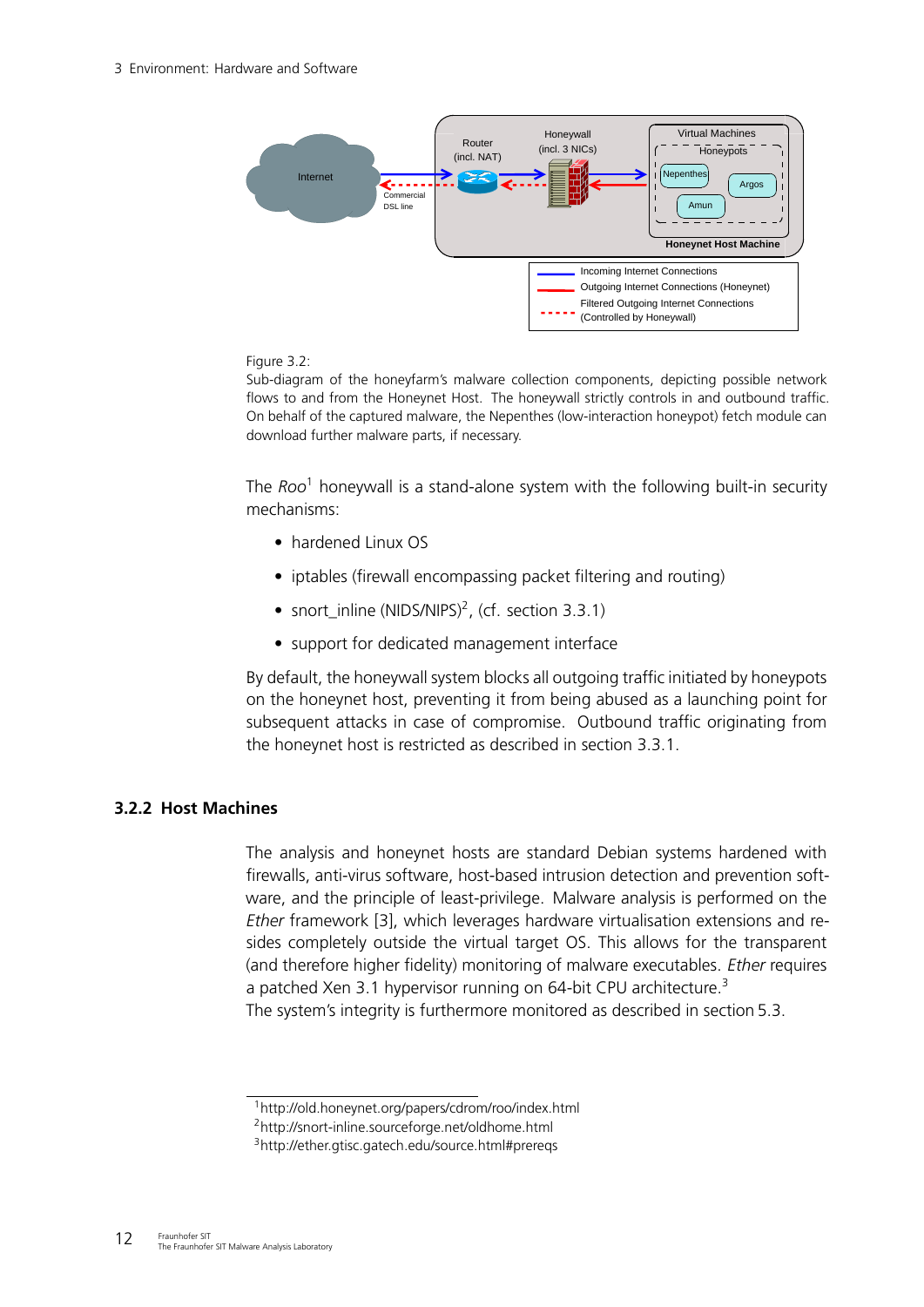#### **3.3 Honeypot Software**

<span id="page-12-1"></span>Various methods exist to collect malicious content from the Internet. In order to avoid effects to third party systems, we are limited to those designed for safe and isolated collection.

### **3.3.1 Low-interaction Honeypot**

<span id="page-12-0"></span>Low-interaction honeypot systems like *Nepenthes* [\[2\]](#page-26-3) emulate known vulnerabilities of Internet-connected services and operating systems, without providing direct access to the underlying system. The limited interactivity provided to the attacker minimises the risk of infection of the actual honeypot host itself. Since low-interaction honeypots involve far less risk and are more easily deployed and maintained than high-interaction honeypots, they are often used to monitor unused IP space within production networks to asses risks to operational systems and provide early warnings to system administrators.

Nepenthes specifically facilitates our research with its:

- automated capture of worms, bots and other exploits pushed from the open Internet
- optional automatic downloading of malware from the Internet through fetch modules (see below)
- ability to collect novel threat payloads
- malicious shellcode decoding and handling
- extensibility through development of custom vulnerability modules

If a vulnerability is exploited in a way that is not mapped to a vulnerability module, the interaction fails. However, these attempts are logged to facilitate future manual analysis or vulnerability module development.

Nepenthes can further handle multi-step infection schemes in which shellcode is injected into a vulnerable service: its *Shellcode Parsing Module* is responsible for extracting the download location of the next-stage malware. This information is then passed to its *Fetch Module*, which can automatically download this malware sample. When an emulated service is "infected", these outgoing connections are often used to download the next malware stage through ordinary or benign commands (e.g., HTTP GET, etc.). To bypass the firewall, which blocks outbound traffic by default, the Fetch Module operates on a separate virtual machine (VM) on the honeynet host with a different IP address. However, to block malicious outbound connections targeted at third party systems (i.e., nonattacker controlled), the honeywall implements attack detection and prevention through the *snort\_inline* IDS, capable of dropping all inbound and outbound packets deemed malicious with respect to its ruleset. Therefore, we can filter all of the outgoing traffic following specific and regularly-updated rules.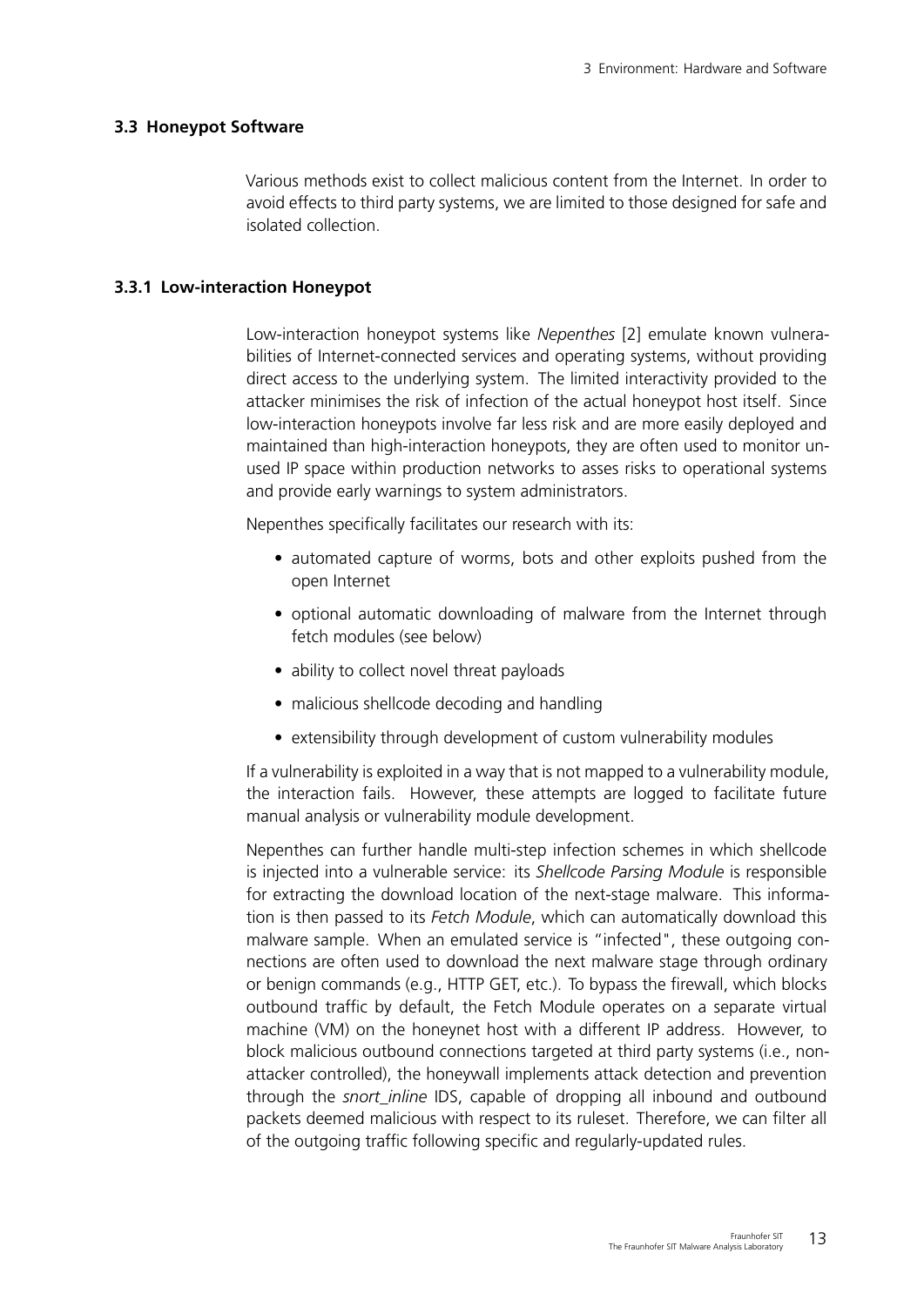<span id="page-13-3"></span>Although Snort provides generic rules to detect web application attacks (e.g., SQL injections), more sophisticated attacks that use obfuscation techniques may circumvent these generic Snort rules. To prevent such attacks that may result in damage to a third party system, additional Snort rules will be implemented to generally detect and block more sophisticated attacks, such as SQL injections.[4](#page-13-0)

To summarise, low-interaction honeypots like the Nepenthes platform, in combination with the Roo honeywall, are especially well suited for safe malware collection and analysis, since they:

- do not require installation or execution of any vulnerable services or applications - they are merely emulated
- run on a Linux host, not infectable by exploits targeting the emulated Windows services
- passively monitor the network
- strictly control outgoing communications
- offer a built-in IPS (snort inline) to block outbound attacks against third parties
- quarantine collected malware samples in a secure location
- are easily deployed on a VM for tighter control and compartmentalisation

Apart from the Nepenthes, other low-interaction honeypot systems are also suitable for use in our honeyfarm. Alternatives such as Nepenthes' successor *Dion-*aea<sup>[5](#page-13-1)</sup>, Amun [\[5\]](#page-26-4), and HoneyTrap<sup>[6](#page-13-2)</sup> are also promising solutions for our safe malware collection needs and will be evaluated.

## **3.3.2 Spamtrap**

A spamtrap is a special type of honeypot designed to collect (or divert) spam email and linked content, such as attached malware and embedded malicious URLs. As spamtraps operate passively and only accept incoming email, no communications are initiated to third party systems. Our spamtrap is deployed within a virtual honeypot on the honeynet host. It receives and processes all unsolicited emails sent to email addresses for a specially registered domain. Email addresses for this domains are posted to various open Internet forums and web sites as bait to induce harvesting by spammers or potential attackers. The assumption is that 100% of the messages received by the spamtrap honeypot are either advertising spam, malicious, or both. The objective of this effort is to lure as much maliciously-tainted email as possible, such as phishing attacks containing malware attachments or links to malicious web sites. The extracted malicious

<span id="page-13-0"></span><sup>4</sup>http://www.securityfocus.com/infocus/1768

<span id="page-13-1"></span><sup>5</sup>http://dionaea.carnivore.it/

<span id="page-13-2"></span><sup>6</sup>http://honeytrap.carnivore.it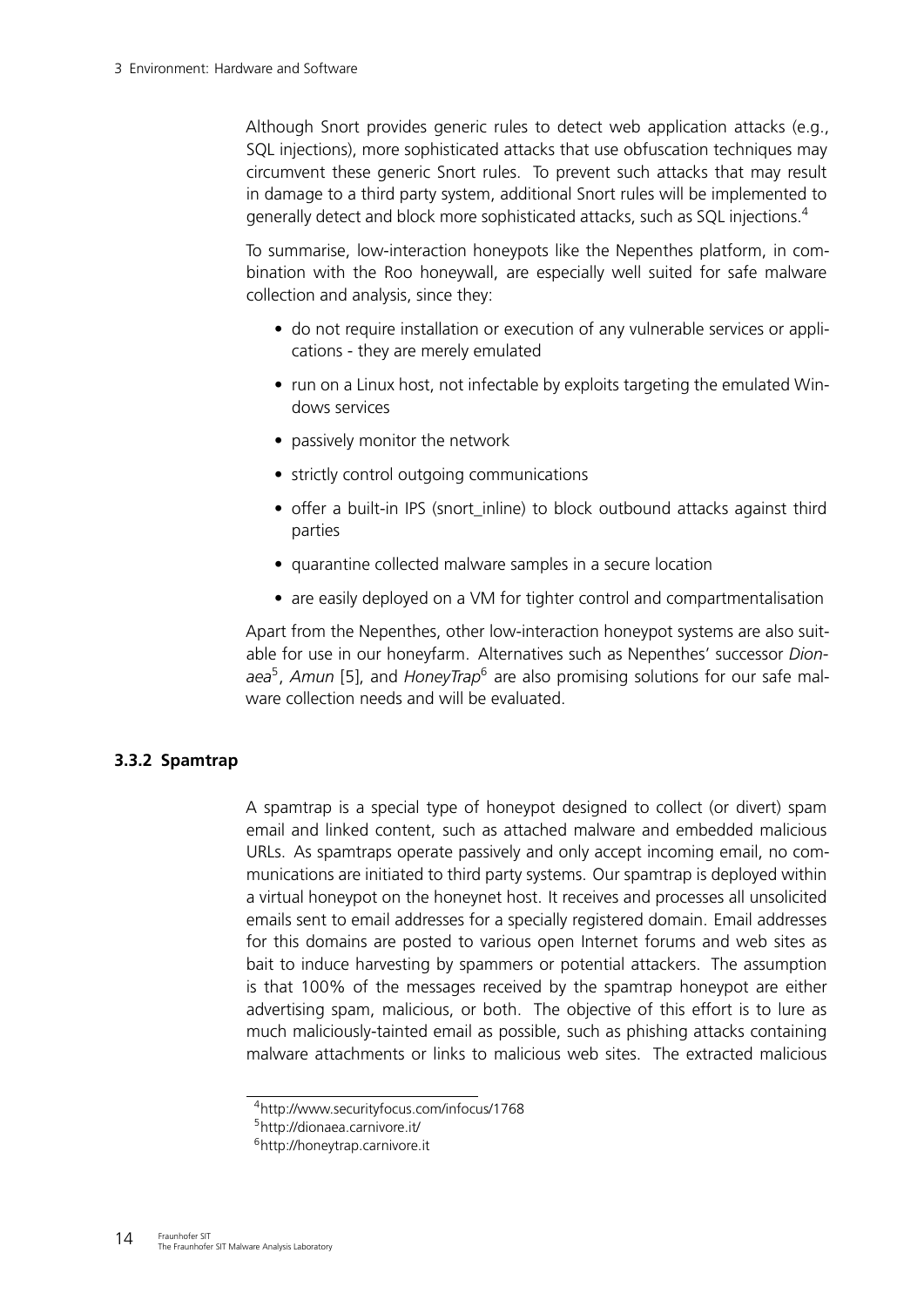content is subsequently analysed, profiled and catalogued by the analysis host, along with the samples retrieved from other honeypots.

Specific objectives include:

- acquisition and maintenance of a constantly-evolving malware corpus for research
- tracking of emerging trends in email-borne attacks for early warning
- automated characterisation and classification of malicious URLs (e.g., for fast flux service networks)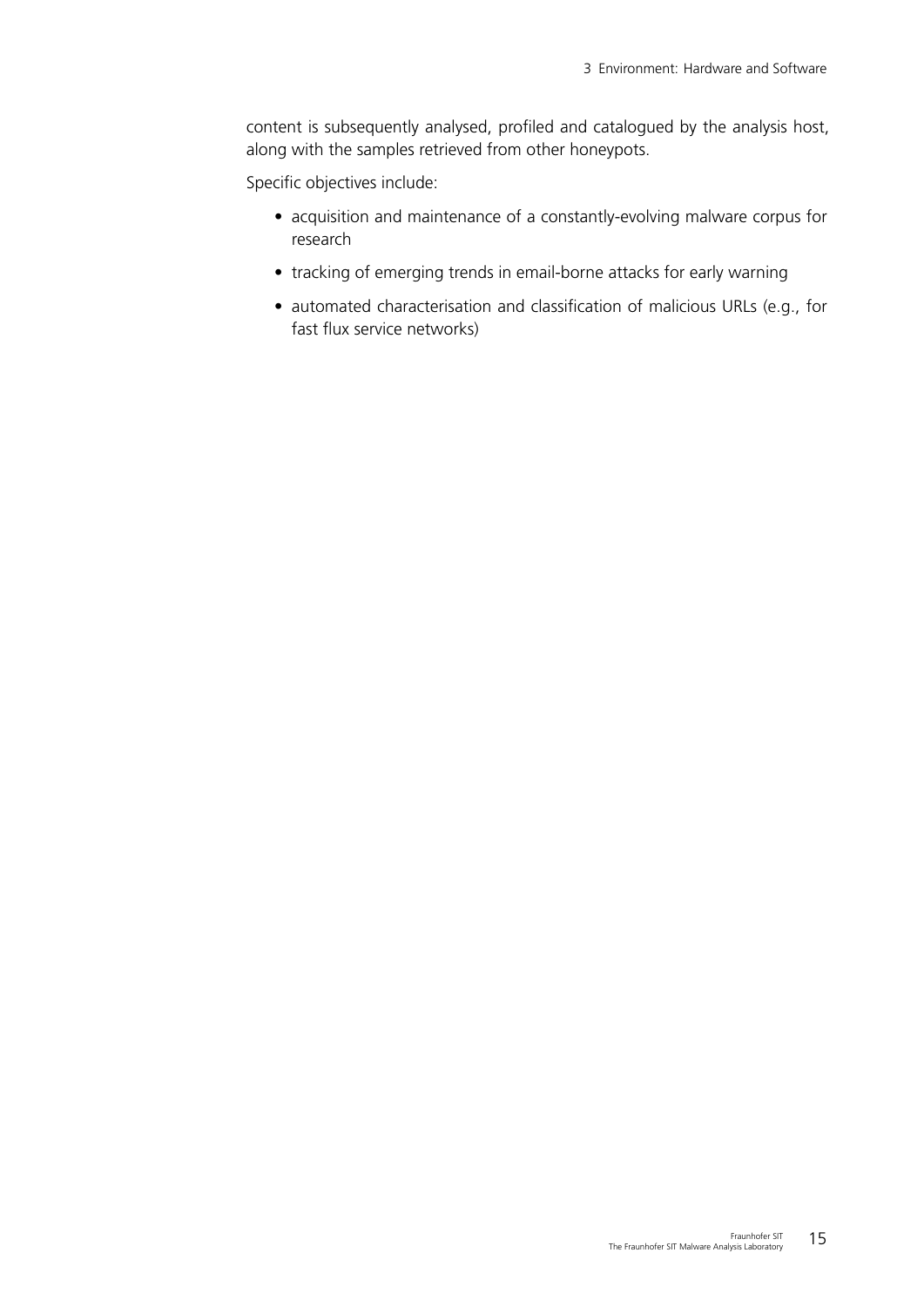# <span id="page-15-0"></span>4 Analysis Pipeline

We now review the chain of analysis components and notional workflow in the honeyfarm. A detailed description of each component beyond the scope of this paper, and can be obtained from the references.

The full end-to-end analysis pipeline consists of the stages and components depicted schematically in Fig. [4.1](#page-16-1) and is summarised in the following subsections.

### **Step 1: Capture and Storage**

Malware samples are captured from the Internet through the described honeypots (e.g., spamtrap, low-interaction honeypot as described in section [3.2\)](#page-10-2) and quarantined in a separate encrypted filesystem (see section [5.1.2\)](#page-19-0).

### **Step 2: Transfer and Cataloging**

Malware samples are copied to the analysis host from the quarantine filesystem via pull mechanism. All files transfers are logged and tracked with MD5 fingerprints.

#### **Step 3: Static Analysis**

Each recovered sample is administered a regime of static analysis tasks, resulting in initial surface-level malware profiles. Static analysis does not require the execution of malcode, and is the least risky form of analysis. It is easily and safely carried out in various environments. The following standard analysis tasks are executed (described in [\[6\]](#page-26-5)):

- file fingerprinting
- virus profiling (e.g., with AV engines)
- static disassembly
- string extraction (unpacked executables)
- packer detection and tagging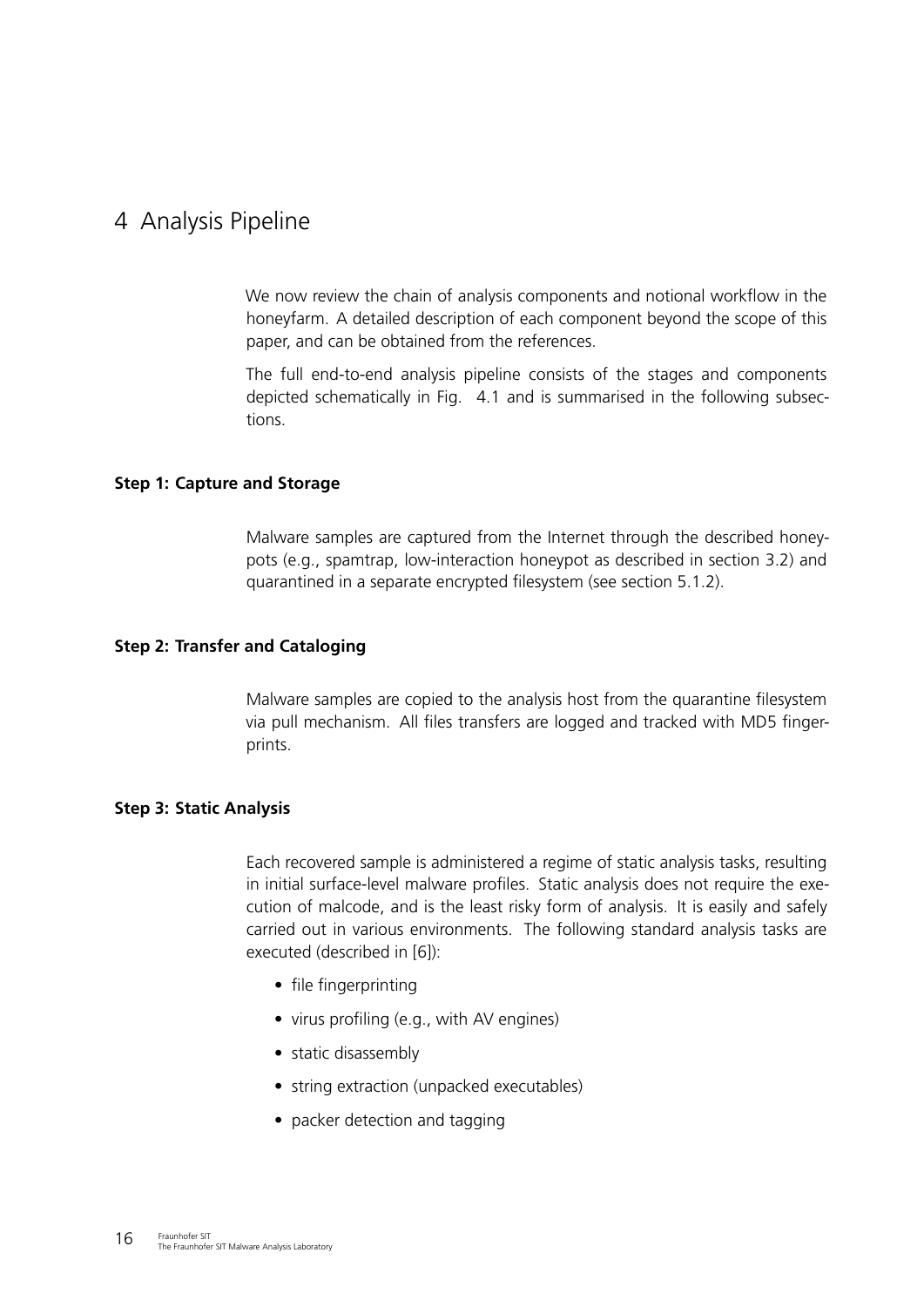<span id="page-16-3"></span>

#### Figure 4.1:

<span id="page-16-1"></span>Analysis pipeline for malware samples processed in the honeyfarm. Each subsequent step leads to a finer grained analysis and facilitates discovery of the relationships between investigated malware samples.

#### **Step 4: Dynamic Analysis**

<span id="page-16-0"></span>This is the most critical stage in the pipeline, as it entails actual execution and live examination of malware. It is therefore conducted offline and restricted to sandboxed execution environments. The sandboxes are standard Xen VM (unprivileged domains) running unpatched operating systems (e.g., Windows XP), and serve as victims for the injected malware.

Some common types of dynamic analysis, also described in [\[6\]](#page-26-5), include:

- process monitoring (track post-unpacking runtime behaviours)
- $\bullet$  debugging (e.g., IDApro<sup>[1](#page-16-2)</sup>)
- network monitoring through packet capture

To impede malware from discovering that it is monitored, we use a combination of the Xen virtual machine monitor and the *Ether* [\[3\]](#page-26-2) open-source transparent analysis framework. The latter resides in part in the userspace of Xen's managing domO and in part in the hypervisor, but not in the virtual machine that is used for investigation. Thus the Ether controller enables fine-grained malware tracing directly at the host level and without instrumentation within the virtual guest systems.

Since malware sandboxes are generally configured with limited or no connectivity to the Internet, they do not allow malware to receive necessary updates or to exercise their full life cycles. To partially mitigate this weakness while maintaining isolation from external networks, we must emulate certain requested services.

<span id="page-16-2"></span><sup>1</sup>http://www.hex-rays.com/idapro/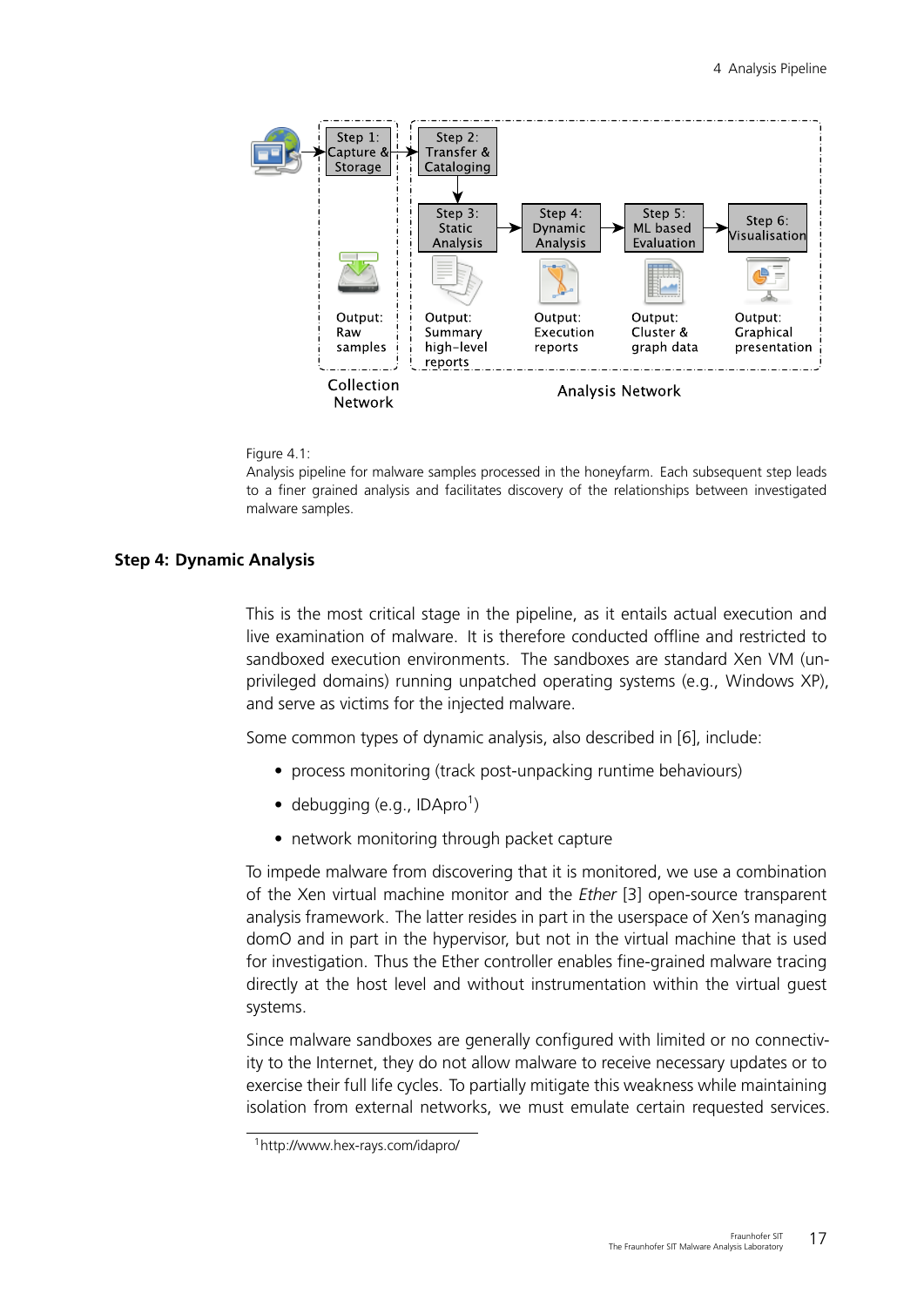<span id="page-17-0"></span>This is solved through a combination of the *honeyd* [\[7\]](#page-26-6) and methods for sinkholing and emulating Internet services. These systems enable a limited, and tightly controlled amount of *virtual* Internet connectivity to sandboxed malware.

*Honeyd* is a software daemon that creates multiple virtual honeypots to simulate a network running different operating systems and services. It can instrument darknets by emulating address space (via arpd) and by providing emulated services via custom scripts. Although honeyd is often used as a low-interaction honeypot to detect or deter adversaries on the open Internet, we use it to emulate anticipated Internet resources requested by malware during dynamic analysis (e.g., DNS, WWW, SMTP, IRC) [\[7,](#page-26-6) [8\]](#page-26-7).

Additionally emulating generic services of the Internet is intended to trick malware into believing that it is online and can commence its normal program, otherwise prevented by its obfuscation mechanisms.

In summary, the automated experimental sequence of dynamic analysis

- 1. transfers and launches the malware samples on victim sandboxes
- 2. records detailed malware execution behaviours (e.g., system calls, finegrained instructions, opened network sockets)
- 3. serves and captures any network requests through Internet emulation

The malware is allowed to run for a specified amount of time before the sandbox is halted and its disk image either discarded or saved for post-mortem forensics. The resulting captures and reports form the basis of a solid understanding of the malware's behaviour without observing its full operation, which would require Internet connectivity or a high-interaction honeypot.

To comply with the third (side effect free) operational requirement, executed malware is never allowed to access the "real" Internet in any way during dynamic analysis.

## **Step 5: Machine Learning-Based Evaluation**

The resulting Ether-based dynamic analysis runtime reports are processed by a suite of machine learning algorithms to derive better understanding of the corresponding malware samples' relationships and lineages. They are also used to identify novel classes and variants of malware. The algorithms cluster similar (perhaps unknown) malware behaviours or classify new samples by assigning them to known groups of malware. The pipeline currently uses the Malheur [\[9\]](#page-26-8) tool to perform these machine learning tasks.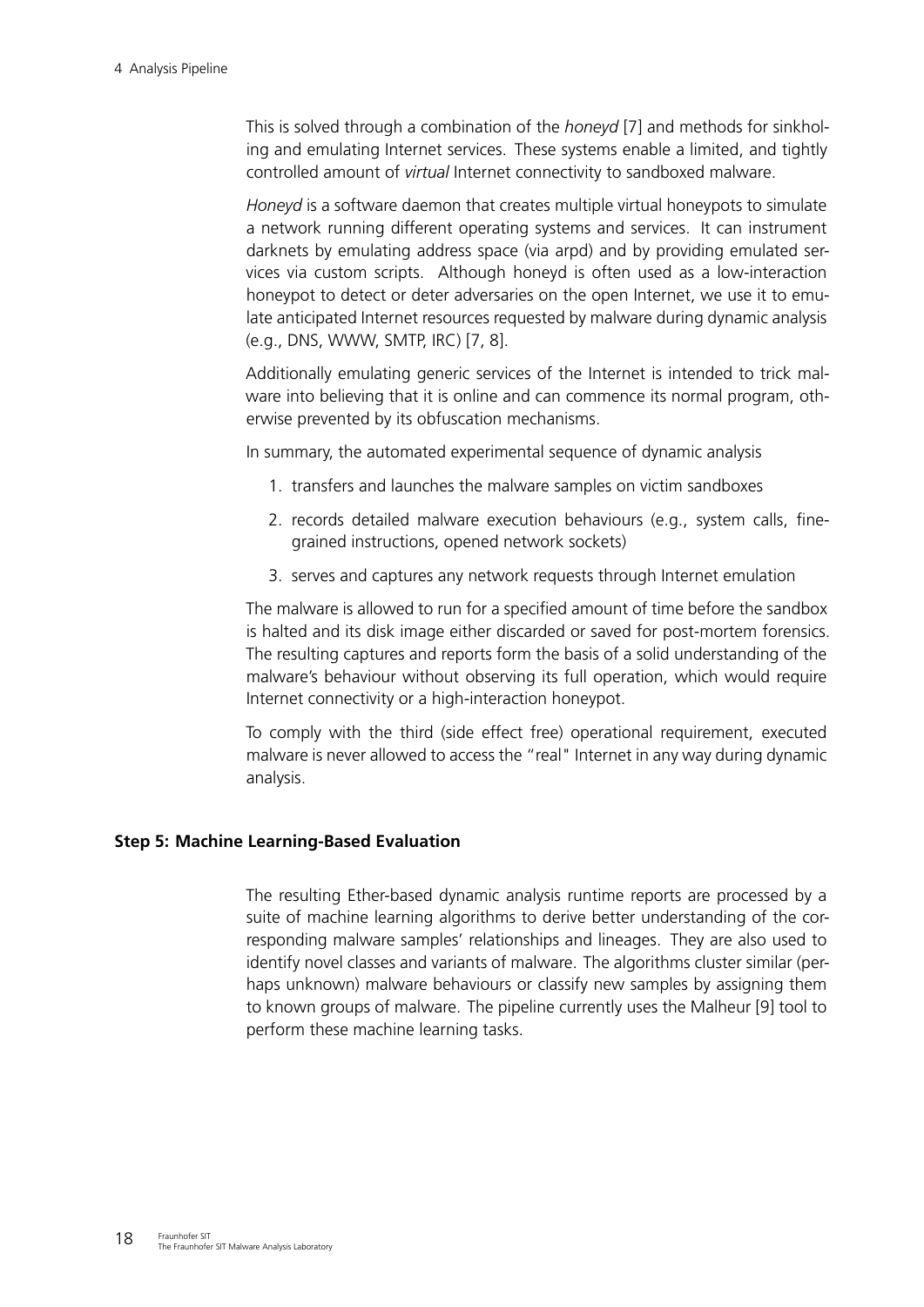#### **Step 6: Visualisation**

<span id="page-18-1"></span>Information gleaned from the above analysis is visualised in constantly-updating, user-intuitive graphs and charts. A novel strain of emerging malware behaviour could, for example, manifest itself conspicuously as an independent cluster, expediting both operational analysis and research. Our system currently leverages the capabilities of the Guess graph visualisation framework [\[1\]](#page-26-9) and the Google Motion Charting API.<sup>[2](#page-18-0)</sup>

<span id="page-18-0"></span><sup>2</sup>http://code.google.com/intl/de-DE/apis/visualization/documentation/gallery/motionchart.html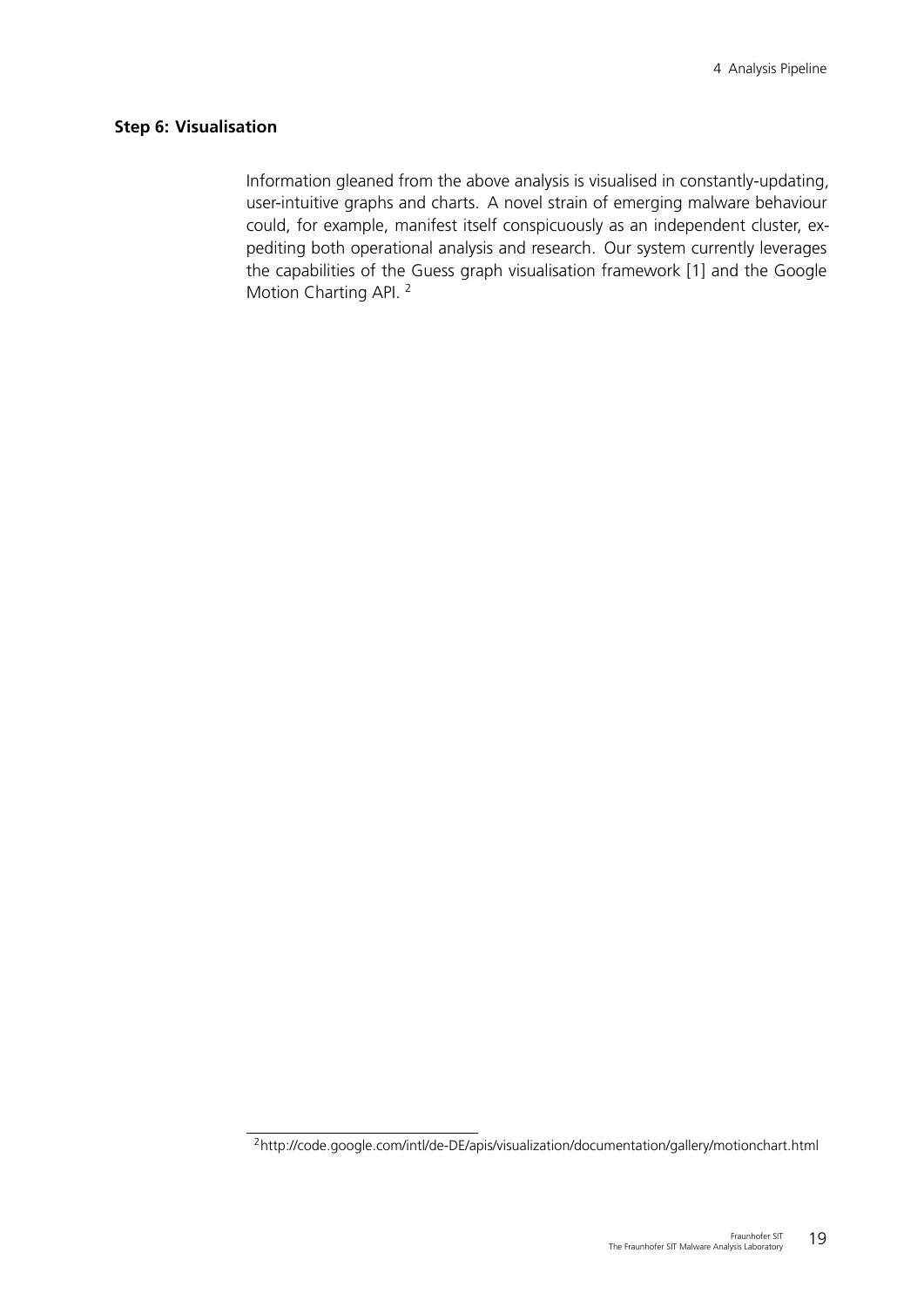# 5 Management & Precautions

# **5.1 Data Management**

# **5.1.1 Data Types**

The processing and storage of various types of operational and experimental data within the honeyfarm requires well-defined data management and handling procedures. Expected *data types* generally fall into the following categories:

- *Network traffic traces (pcap)*: may contain both benign and malicious communications
- *Network summary data*: may describe both benign and malicious flows, sampled pcap, etc.
- *Stand-alone malicious binaries (malware)*: this type of data is independent from any encapsulating network traffic
- *Network application layer payload*: independent of its containing network traffic (e.g., emails, web pages, multimedia files), whereas much of this could be malicious
- *Benign binaries*: used as control group in experiments, such as those from a standard Windows installation or legitimate application
- *Log and alert data*: refers to structured data generated by sensors and applications (e.g., IDS, firewall, syslog, SMTP)
- <span id="page-19-0"></span>• *Honeypot virtual machine disks, snapshots, and states*

## **5.1.2 Storage and Processing**

The stored and processed data types pose different security risks to the honeyfarm. Their handling is defined separately as follows: Most data resides on the dedicated storage server (Backup Server in figure [3.1\)](#page-9-0). Malware files are stored on a dedicated encrypted partition (hosted on an external USB drive) to segregate it from other data. The external USB drive(s) hosting the malware are physically connected to the honeynet host as direct attached storage (DAS) and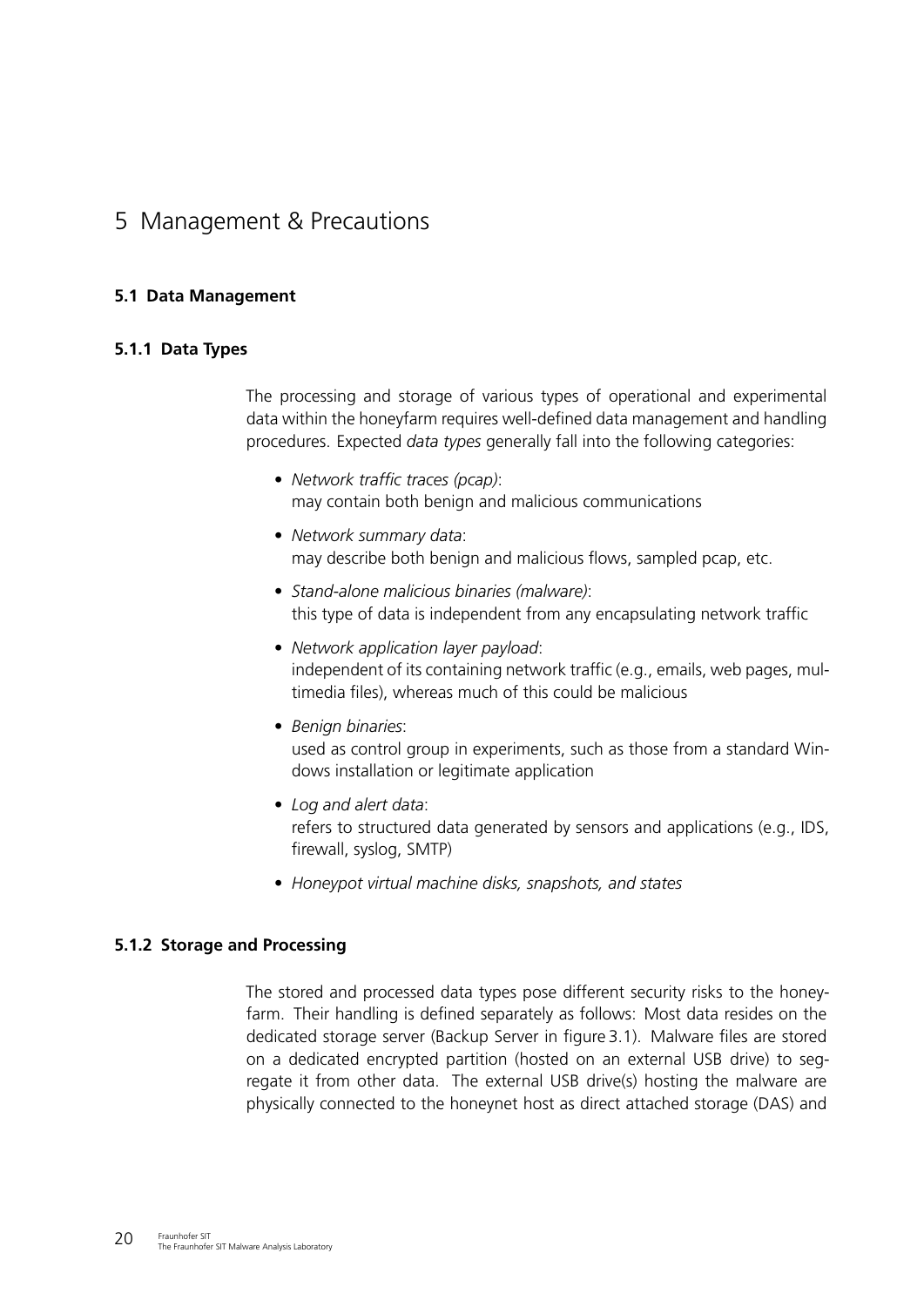Table 5.1:

<span id="page-20-0"></span>Anticipated types, maximum accumulated volumes, and storage of data handled in the honeyfarm

| Data Type                 | Volume<br>(approx) | <b>Storage</b><br><b>Location</b> |
|---------------------------|--------------------|-----------------------------------|
| Network traffic trace     | <b>TBs</b>         | backup server                     |
| Network summary           | 10s of GB          | backup server                     |
| Malware                   | 100s of MB         | encrypted<br>USB drives           |
| Benign binaries           | 100s of MB         | backup server                     |
| Network application layer | 10s of GB          | backup server                     |
| Log & alert data          |                    | backup server                     |
| Virtual machine images    | 100s of GB         | local disks                       |

are mounted via the guest operating system running the honeypot. The transfer to the dedicated analysis host machine is conducted via a pull mechanism. Thus, the collected malware is only stored on the USB drive and the analysis host machine. Apart from the USB drives, all described machines and devices implement state-of-the-art measures to ensure data security (such as dedicated RAID and logical volumes). This strong separation avoids possible mixing of benign and (potentially) malicious data throughout processing. Table [5.1](#page-20-0) summarises the data types and their handling.

## **5.1.3 Backup and Archiving**

To assure the segregation of benign and malicious content over the lifetime of the processed data, the issue of long-term storage must also be covered. This specifically entails archiving collected and analysed malware, as well as (benign) configuration and log data. The basic backup strategy is defined as follows to achieve the separation and archiving of both malware and benign data:

- one external storage device acts as Direct Attached Storage (DAS) with a corresponding RAID configuration, used to backup the storage server (hosting all the benign honeyfarm data)
- a second external DAS with a corresponding encryption setup backs up the USB drives storing malware

# **5.2 Role Management**

An audit-proof operation of the honeyfarm requires a thorough and systematic tracking of all changes performed, especially configuration changes and the handling of malicious binaries. This is not only vital for operational security (e.g., in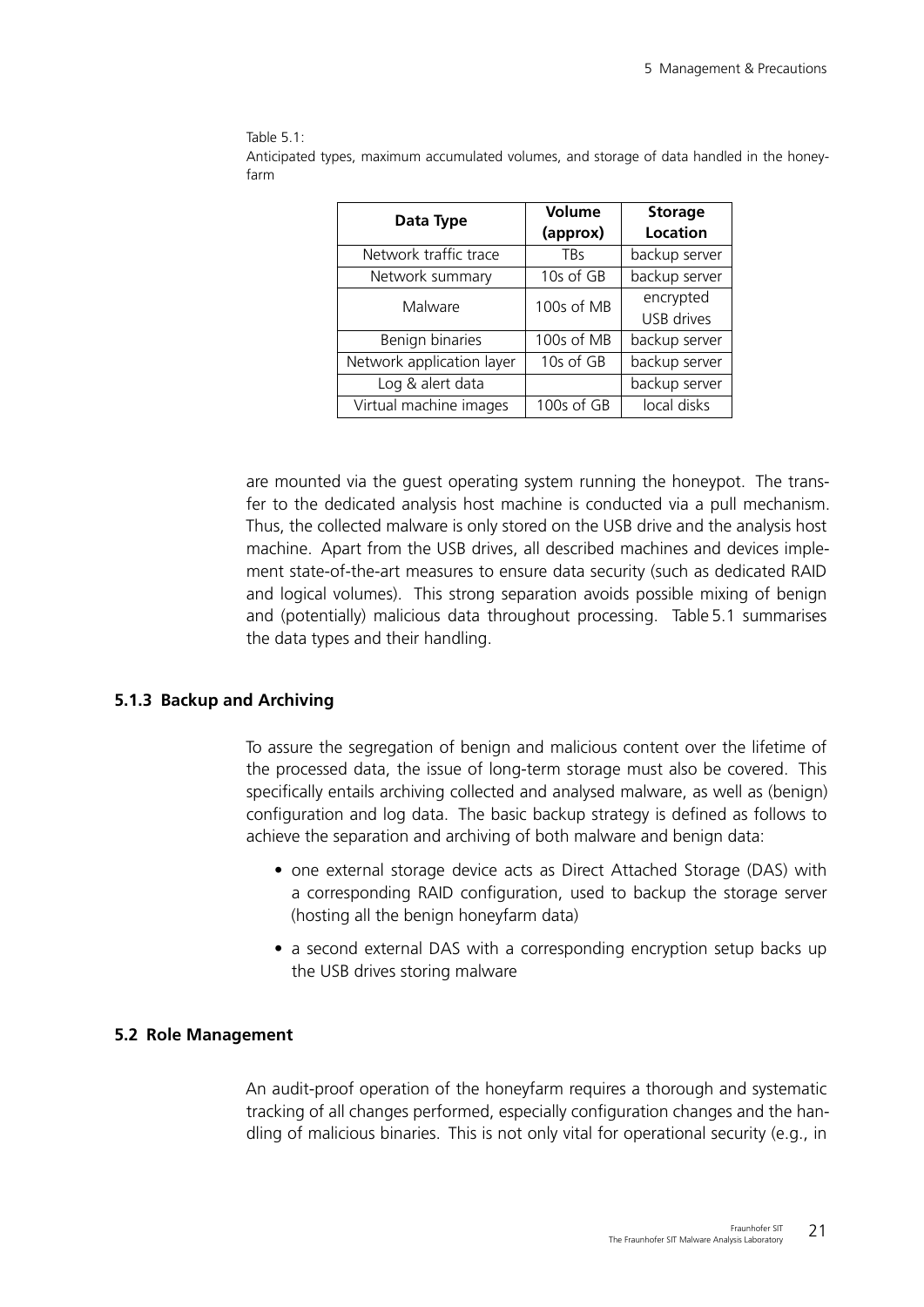case a host system is itself compromised), but also for the reproduction of (legitimate) modifications to the system, such as configuration changes or software updates. Therefore, all user accounts on all honeyfarm systems must comply with the following requirements:

- Disable root logins and enforce sudo usage for privileged tasks to avoid working directly as root.
- All accounts are personalised.
- Shared credentials may be used in case of sensitive privileged user accounts. For example, the password can be split into two or more parts, with each user knowing only one.
- Documentation of the list of users and their assignment to specific roles and permissions.

# **5.3 Change Management**

<span id="page-21-0"></span>Changes to honeyfarm systems may negatively impact compliance with the three requirements defined in section [1.2,](#page-3-0) especially if firewall configurations are modified. Therefore, all modifications must be carefully implemented and communicated to all honeyfarm staff and management. A consistent change management strategy needs to be followed. Tracking system changes in this context refers to changes to both configuration and binary data (i.e., result of updates or security fixes). Auditing important configuration files (e.g., the contents of /etc) is accomplished through automated, scheduled, differential backup of these files to a version control system. Changes to these configuration files are justified, documented and made available to authorised users in contingency.

The *AIDE*<sup>[1](#page-21-1)</sup> host-based IDS and file integrity checker tracks all changes to both configuration and binary data. A revision control system, such as *Subversion* [2](#page-21-2) (configured with local repositories) is used to track historical changes to configuration files. This allows all modifications to be tracked by honeyfarm staff, who receive daily email reports. Additionally, critical system alerts requiring immediate attention are emailed asynchronously to all staff.

To minimise the risk of a honeyfarm host compromise, all systems must be kept at the most recent security patch level possible. Since a permanent connection of the honeyfarm systems to an external package repository poses a potential risk to third parties, it was decided to use an offline update mechanism. Updates are installed by copying necessary packages to the honeyfarm systems using the management hosts, which are protected by the internal firewall depicted in figure [3.1.](#page-9-0)

<span id="page-21-1"></span><sup>1</sup>http://sourceforge.net/projects/aide/

<span id="page-21-2"></span><sup>2</sup>http://subversion.apache.org/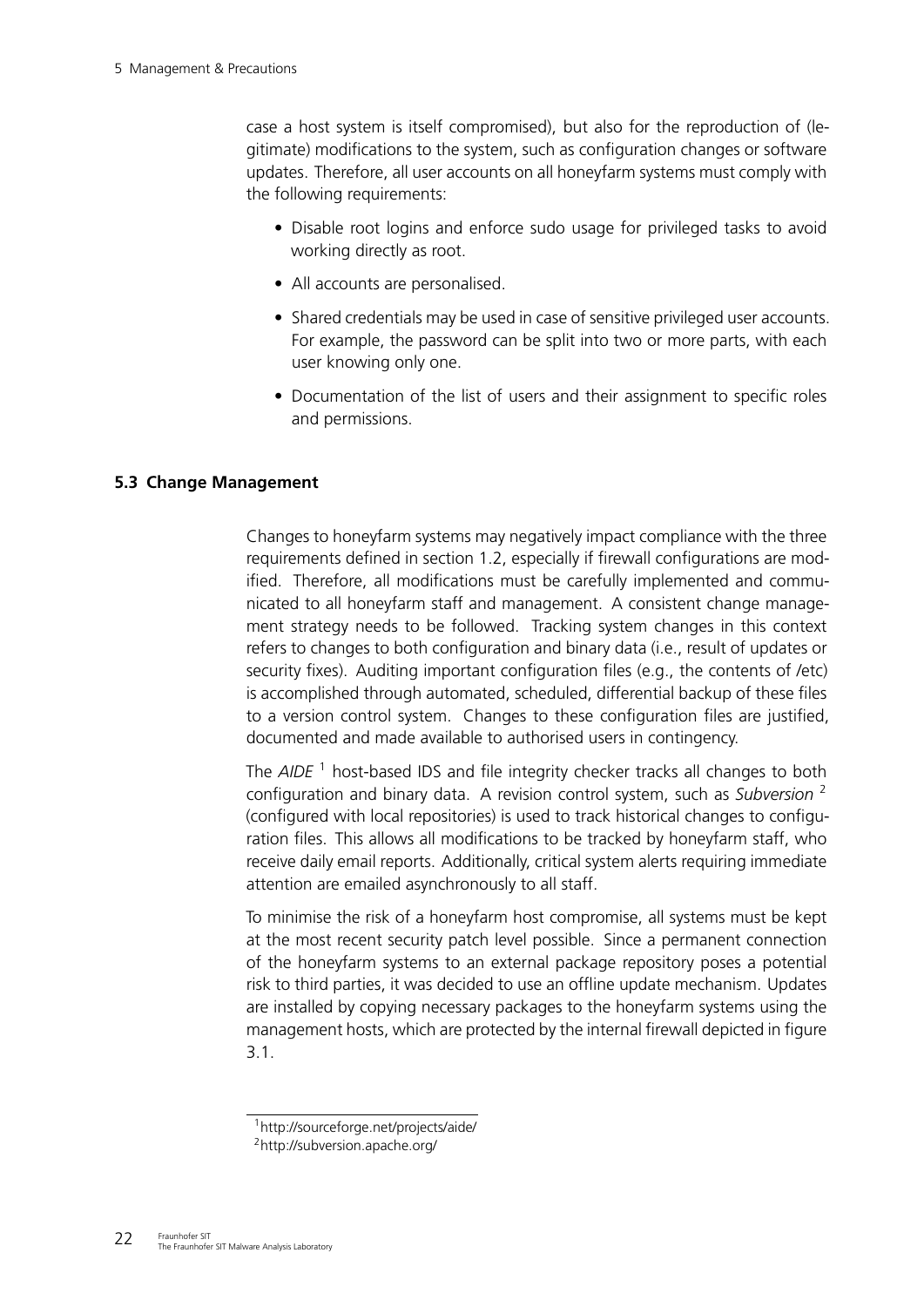#### **5.4 Special Precautions**

#### **5.4.1 Use of WLAN**

In addition to the physical separation between honeyfarm and enterprise networks, there remains the risk of WLAN-capable components connecting to the enterprise or other WLANs and causing damage there. Although the enterprise WLAN is only accessible to authenticated users, the wireless cards were physically removed from all WLAN-capable systems to prevent inadvertent connections.

#### **5.4.2 Incident Response**

The exposure to all known attack vectors has been minimised by the state-of-theart means as described earlier. We now describe the remaining attack scenarios and their possible countermeasures.

In the unlikely event that the honeynet host is compromised, special precautions have been taken to prevent an attacker or malware from abusing the honeyfarm to damage other networks. The honeywall blocks all connection attempts from the honeynet host and all honeypots (running as VMs), except for the VM hosting the malware download fetch module. This is the only VM allowed to initiate outbound connections.

To compromise the honeynet host, an adversary would need to find exploitable vulnerabilities in the entire software stack to gain root-level host access. Despite the unlikelihood of a successful attack against the corresponding services, the honeynet host and all of its honeypots are monitored using a host-based IDS, with configuration changes and critical alerts regularly emailed to honeyfarm staff.

Since the honeywall is configured as an IP-less bridge, it is not directly addressable from the honeypot IP range. The only way to manage the firewalls and honeywall is with dedicated systems in the honeyfarm management network.

We are not aware of a scenario that would allow an attacker to compromise a honeypot system to an extent where we would be unable to regain control. Nevertheless, the wiring of all nodes has been designed such that the link between the honeynet host (or the entire honeyfarm) and the Internet can be physically disconnected at any time by all staff, without needing access to the server room hosting the honeyfarm systems.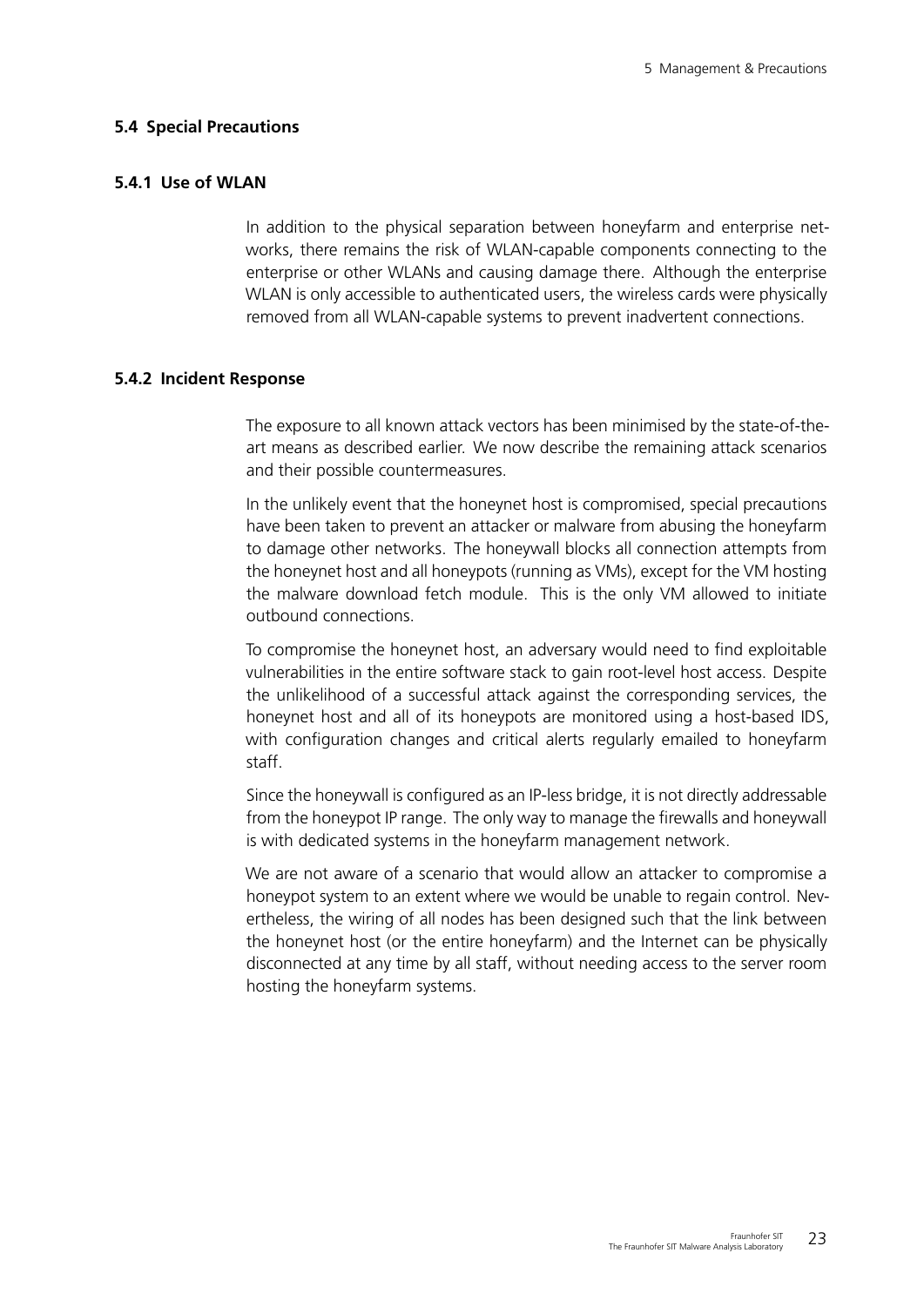# 6 Administrative Compliance

We now revisit the security and administrative issues involved with operating the described malware collection and research environment, and summarise how they are addressed by the implemented technical measures. To comply with the enterprise's mandate to eliminate liability exposure, our design provides maximum assurance that it will not adversely impact local or third party systems.

As discussed earlier, the following three technical requirements were derived from the central mandate (see subsection [1.2\)](#page-3-0):

- No connections between enterprise and honeyfarm networks (*isolation*)
- No malware connections to the Internet (either initiated or received) outside the scope of our control during the collection phase (*controllability*)
- No interaction between malware and third parties (attacker or non-attacker controlled) during the analysis phase (*side effect free*)

**Isolation** requires a permanent physical separation between all honeyfarm components and enterprise networks or unrelated IT resources. These enterprise systems are also protected from direct or indirect exposure to captured malware artifacts (e.g., binaries, scripts, configuration files). The use of isolated network hardware in a locked laboratory and server room, dedicated Internet connectivity, and encrypted malware storage provide this separation. WLAN separation is likewise guaranteed through hardware and software modifications to all wirelesscapable devices operating in our honeyfarm. These precautions minimise the risk of inadvertent data connections between enterprise and honeyfarm networks to the maximum practicable extent.

We are further considering a network access control (NAC) solution to prevent devices connected to other networks from initially joining the honeyfarm, or to proactively disconnect honeyfarm devices as soon as they connect to another (unauthorised) network.

**Controllability** applies to the honeyfarm's interface with the open Internet. Exceptionally tight control is required over all connections between the honeyfarm and the Internet during malware retrieval. Therefore, our design only allows low-interaction honeypots (e.g., Nepenthes) to connect to remote servers and retrieve malware. Since these low-interaction honeypots operate under deterministic control and do not actually execute malware, they comply with the controllability requirement. The honeywall provides additional network-level control over all connections, simultaneously protecting third parties from the honeynet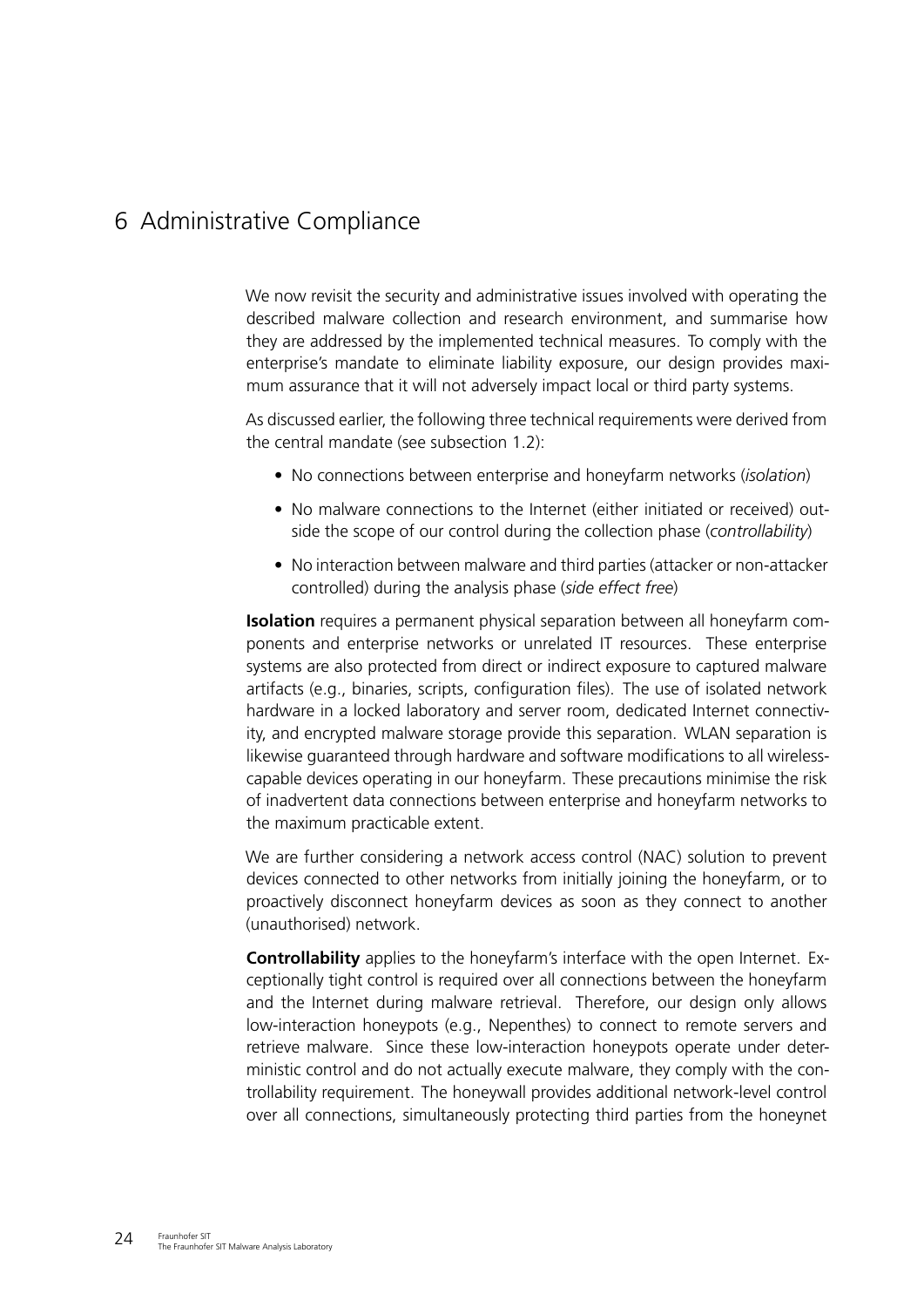and preventing undesired inbound connections to the honeynet itself. The honeywall only allows connections to and from specifically designated VMs (e.g., low-interaction and spamtrap honeypots) on the honeynet host. The internal firewall eliminates additional pathways between the honeynet and the Internet or other honeyfarm systems, in the case of compromise.

The **Side effect free** requirement concerns the handling, execution and analysis of collected malware executables. No malware is allowed to connect to the Internet and communicate with third parties, whether they be attackers or innocents. Malware can either be downloaded (pulled) by the low-interaction honeypot or pushed to the spamtrap. In both of these scenarios new malware samples are immediately quarantined from the collection mechanisms for analysis, which is performed on separate VMs or servers. All subsequent malware execution and dynamic analysis is conducted in off-line sandboxes isolated from real networks (all services are emulated), preventing connections to third parties on the Internet. The honeywall provides an additional barrier preventing connections to third party systems at the network level (see *Controllability*, above). Finally, the internal firewall enforces separate security zones for the analysis host and other systems, eliminating additional pathways to the Internet in the case of compromise to any of the restricted zone systems.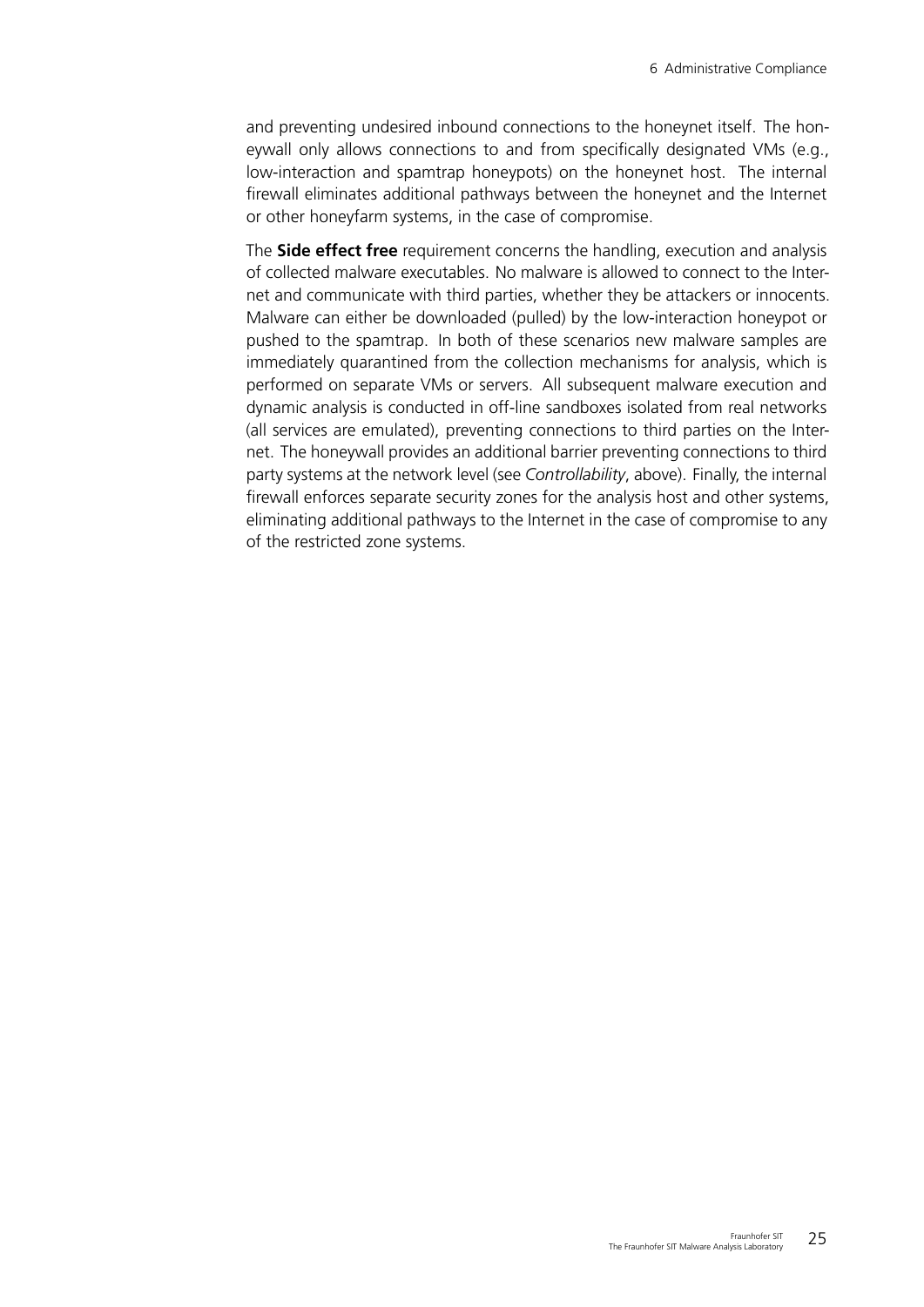# 7 Summary and Conclusion

This report provides an overview of the Fraunhofer SIT Malware Analysis Laboratory and its operation as a secured, honeynet-based cyber threat analysis and research environment. In summarising the applied technologies and countermeasures, we have described our implementation of the maximum precautions necessary for the safe and productive operation of a research honeyfarm. The resulting security level of the research environment actually exceeds that of ordinary operational networks, and therefore poses less risk to systems or third parties than other properly administered systems. Thus, the risk of liability for damage to third party systems is generally lower than that with conventional enterprise IT systems, which are inherently vulnerable to compromise.

The presented malware collection framework and analysis pipeline are based on a novel combination of existing open-source tools and technologies. They provide a highly flexible experimental platform while fulfilling our operational security obligations. We expect to release a follow-up report describing practical experiences, sensor improvements, and useful malware analysis methodologies in the future, with reference to this technical report.